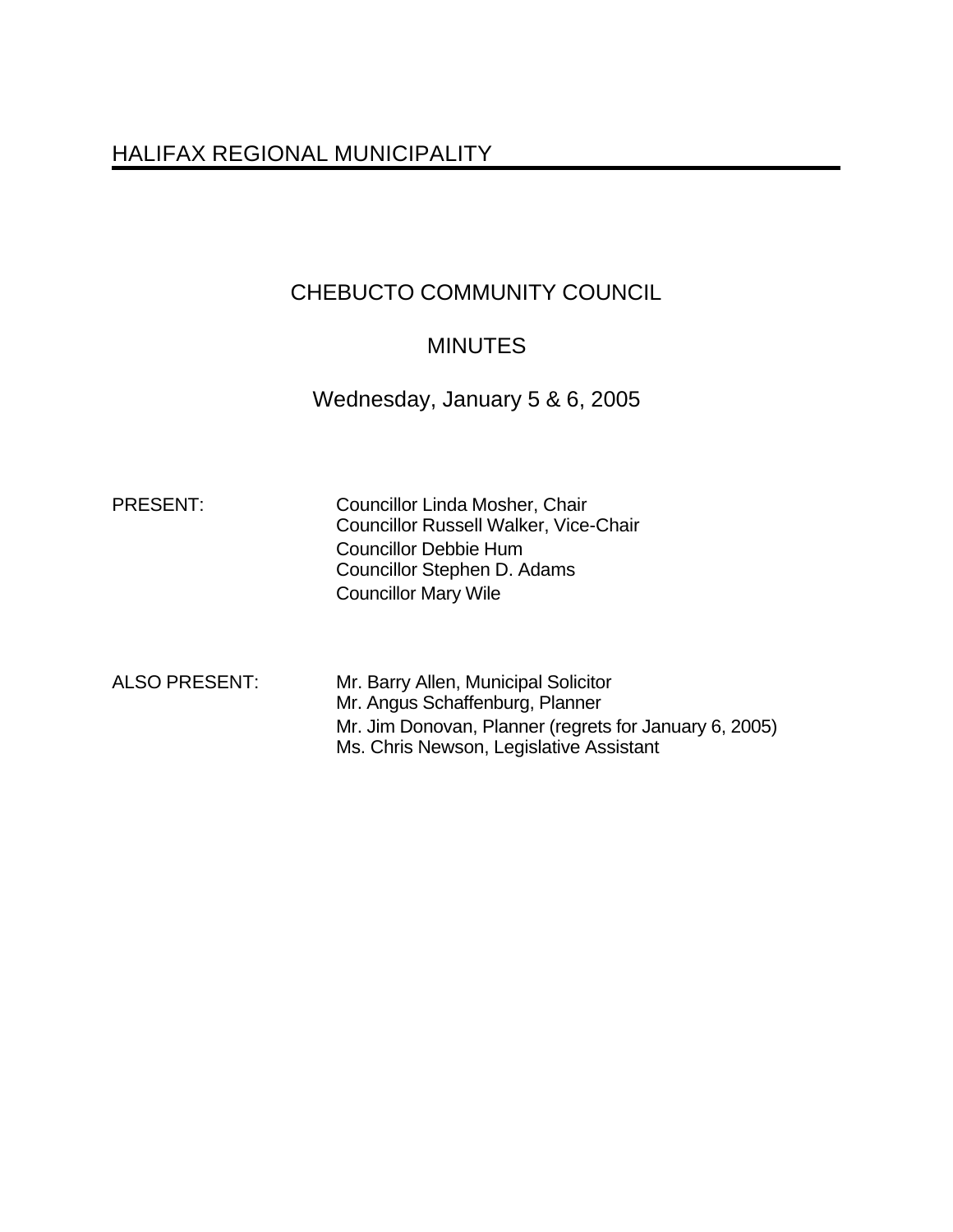# **TABLE OF CONTENTS**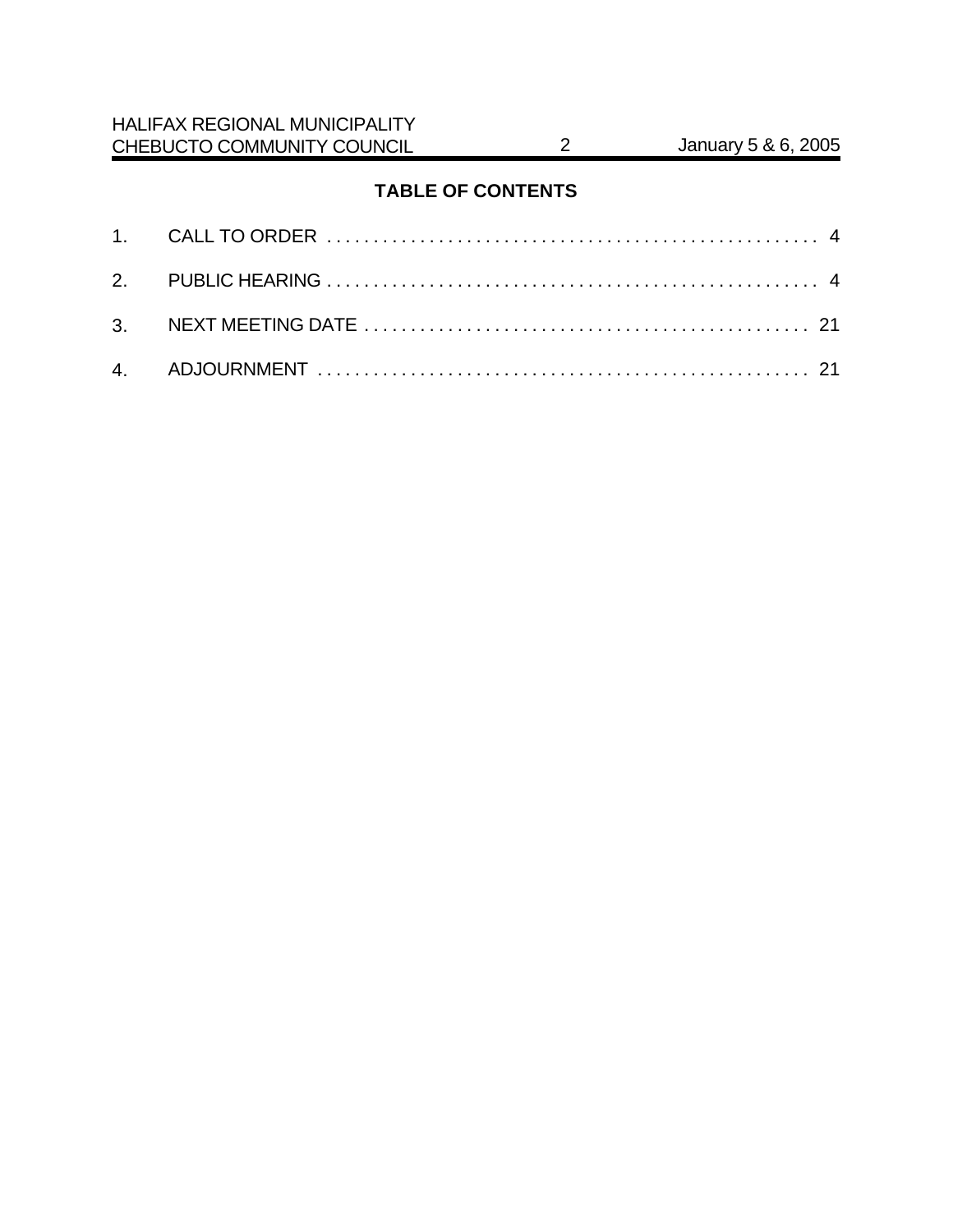## **1. CALL TO ORDER**

The Chair called the meeting to order at 7:04 pm in the Halifax West High School, 283 Thomas Raddall Drive, Halifax.

#### **2. PUBLIC HEARING**

- 2.1 Case 00066: Development Agreement, Governor's Brook, Subdivision, Mainland South, Halifax
- ! A supplemental report dated November 18, 2004, was before Community Council.

Mr. Angus Schaffenburg presented the report.

Councillor Adams received clarification from Mr. Schaffenburg that, as per the Department of Environment and Labour's requirements, no development would occur until the upgrades were done to the Roach's Pond pumping station to ensure there would be no degradation from Roach's Pond. Mr. Schaffenburg further clarified for Councillor Adams that the setback from the MacIntosh Run is greater than the 100' required for an RDD zoning.

Councillor Mosher reviewed the guidelines for public hearings. She then opened the public hearing calling for speakers for or against the proposal.

## **PUBLIC SPEAKERS:**

#### **1. Colleen Barren**

! Inquired why the public hearing was held at Halifax West and not in the community as there were people who would have attended if the meeting had been held in the area.

Councillor Mosher advised that schools, church halls and community centres in the community were considered but due to prior bookings, or lack of a facility large enough to accommodate the anticipated attendance at the meeting, the meeting was unable to go forward in that area. She added the regular Chebucto Community Council meetings are held in the adjacent Keshen Goodman Library and a previous public hearing on the rezoning of this portion of Mainland South was held at this location.

! How much is park and how much is conservation in the parkland set aside in this development. Mr. Schaffenburg responded: 51 acres is parkland and 194 acres is conservation.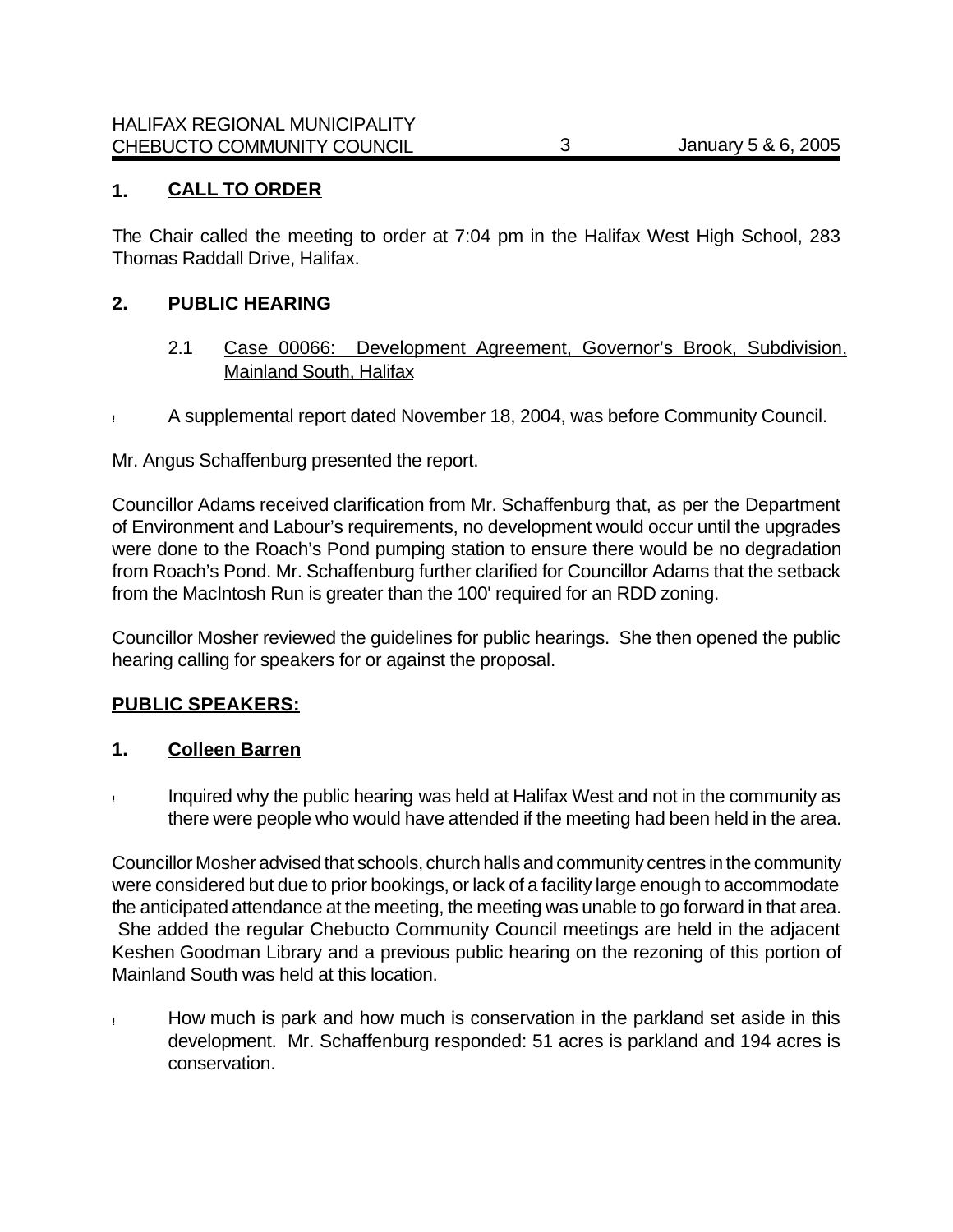## **2. Tim Leary, Flemming Heights**

- ! How old is the current strategy and how does it relate to the forthcoming Regional Plan? This proposal should not go forward until the new Regional Plan is in place.
- ! Rezoning is under appeal, not sure why we are here, appeals have not run out on the zoning issue.
- ! The original Chebucto Community Council is no longer, they changed the zoning and it was a huge mistake. The rezoning should never have been approved.

Mr. Jim Donovan, Planner, explained the Secondary Planning Strategy was dated 1987 and HRM is currently in the process of preparing a Regional Plan to guide future planning efforts. A draft form of that future plan will be available by April 2005 but that document has not reached a point where a comparison may be made with this proposal.

Mr. Barry Allen, Municipal Solicitor, responded that the decision of Chebucto Community Council regarding the rezoning was appealed to the Nova Scotia Utility and Review Board (UARB). The UARB upheld the decision of Chebucto Community Council and now the decision of the UARB is being appealed. In regards to the public hearing this evening, there is no legal obligation for Community Council to delay as the UARB has approved the zoning decision and the application may proceed. The Developer, not knowing the result of the current appeal, will be proceeding at their own risk.

## **3. Maurice Givner, Halifax**

! The entire process is undemocratic. A mega project (900 units) was approved in the spring of last year at a Chebucto Community Council meeting with only two Councillors approving. It is inconceivable in 2005 that we have an approval process where two people can approve such a major development.

## **4. Phil Saunders**

- ! The date for this public hearing was chosen to minimize public participation as it is too close to the holiday season and sufficient notification time was not given. There was a large, vocal group at the last meeting when effective notice was given.
- ! The staff report indicates that no decision could be made on the development agreement while there was an appeal in process. Was this false information as there is an appeal in process? People would decide whether to come to this meeting tonight or not on that basis - that *no* decision could be made while an appeal is in process.
- ! Enforce-ability of the development agreement: 1. Severability of all provisions (Section 14) "*any provision of this agreement can be severed if it is found to be unenforceable*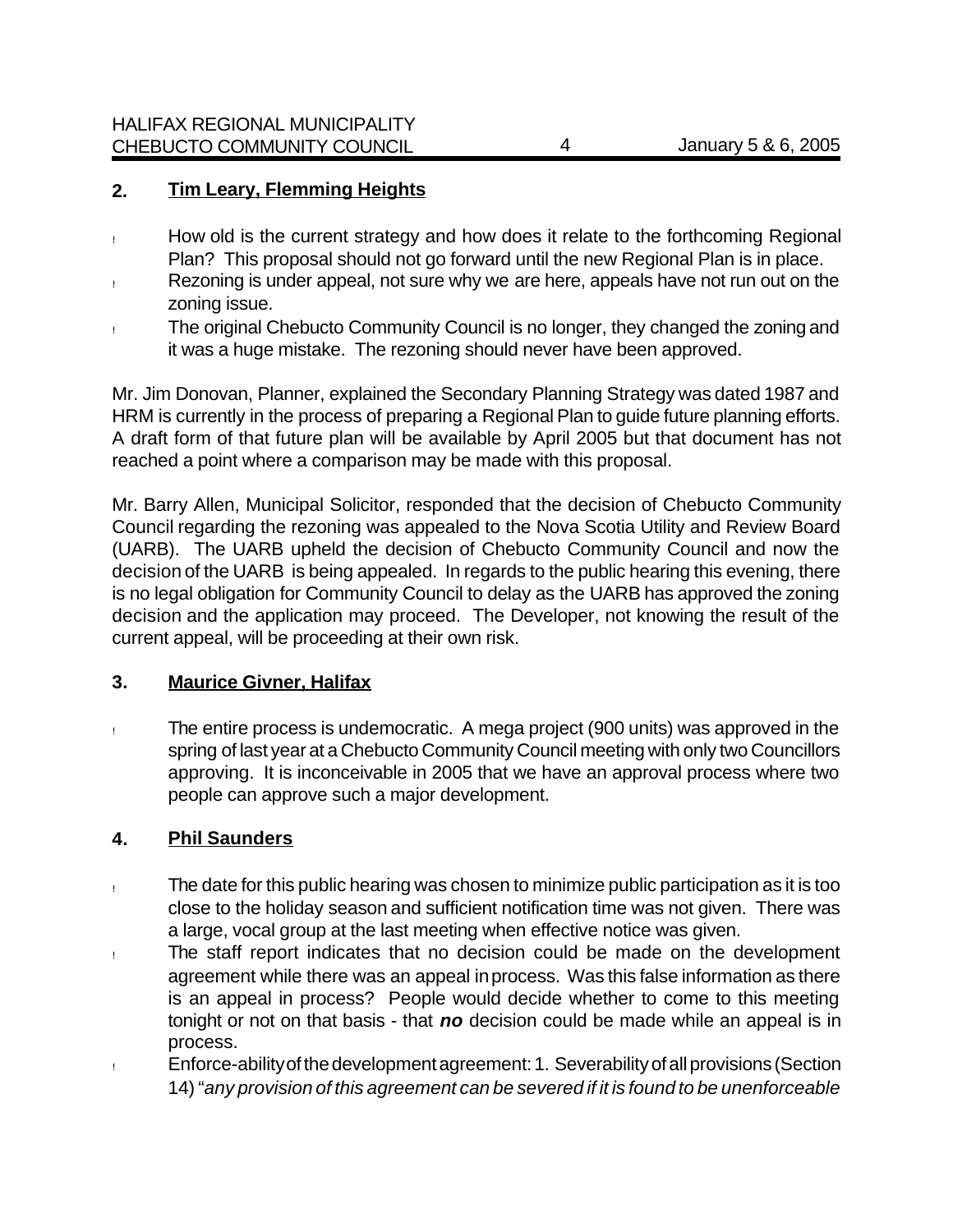| <b>HALIFAX REGIONAL MUNICIPALITY</b> |                     |
|--------------------------------------|---------------------|
| CHEBUCTO COMMUNITY COUNCIL           | January 5 & 6, 2005 |

*or invalid.* This means that at any future date any of these so called perfections can be waived with no penalty*.* 2. All that is required of the Developer is that they comply substantially with the policy as per the opinion of one Development Officer (page 8, Section 2.1a). The only protection we (the public) have is the opinion of one Development Officer. It (the process) is a sham.

Councillor Adams received clarification from Mr. Donovan that the Development Officer does have the authority to waive protections at his/her discretion as per the MGA (Municipal Government Act). The MGA does limit the Development Officer's authority.

Mr. Barry Allen, Municipal Solicitor, responded to the issue of the provision indicating it is a standard provision in all development agreements as the final development agreement plans have to be in performance which is hard to do. If the development agreement meets the intent of what the Development Officer approves, it is okay. It is rare that a Development Officer would approve something that Council might not have understood at the hearing. Mr. Allen added that a standard provision in development agreements is that the development agreement would not be signed until the decision of the UARB has been concluded and that process has been concluded. There is nothing to stop Community Council from making a decision tonight although the Community Council could make their decision tonight *conditional* upon the UARB's decision or the decision of the Court.

#### **5. Natalie Berkman**

! The Regional Plan information on the website says that HRM wants to: protect resource land and natural areas, provide transit solutions, protect parkland and trails. Why are we approving a development agreement that will destroy natural resources destroy this beautiful land area with parks and trails and clog the Armdale Rotary? Where will the racoons, coyotes and other animals in the area go? They will be left homeless due to destroyed habitat.

Councillor Mosher clarified that the area has already been approved RDD (as of right) and a development with R1 and R2 homes could go forward with no public hearing. The issue tonight is RDD v. the development agreement.

Mr. Schaffenburg advised the most recent information on traffic volumes approaching the Armdale Rotary shows a decrease from 1995 to 2004 (62,235 cars to 53,257 cars).

Mr. Donovan commented, in regards to the proposed Regional Plan, that planning staff are legally obligated to review any and all proposals submitted under the *current* Municipal Planning Strategies and policies. The proposed Regional Plan, once approved, may have some affect on future development agreements.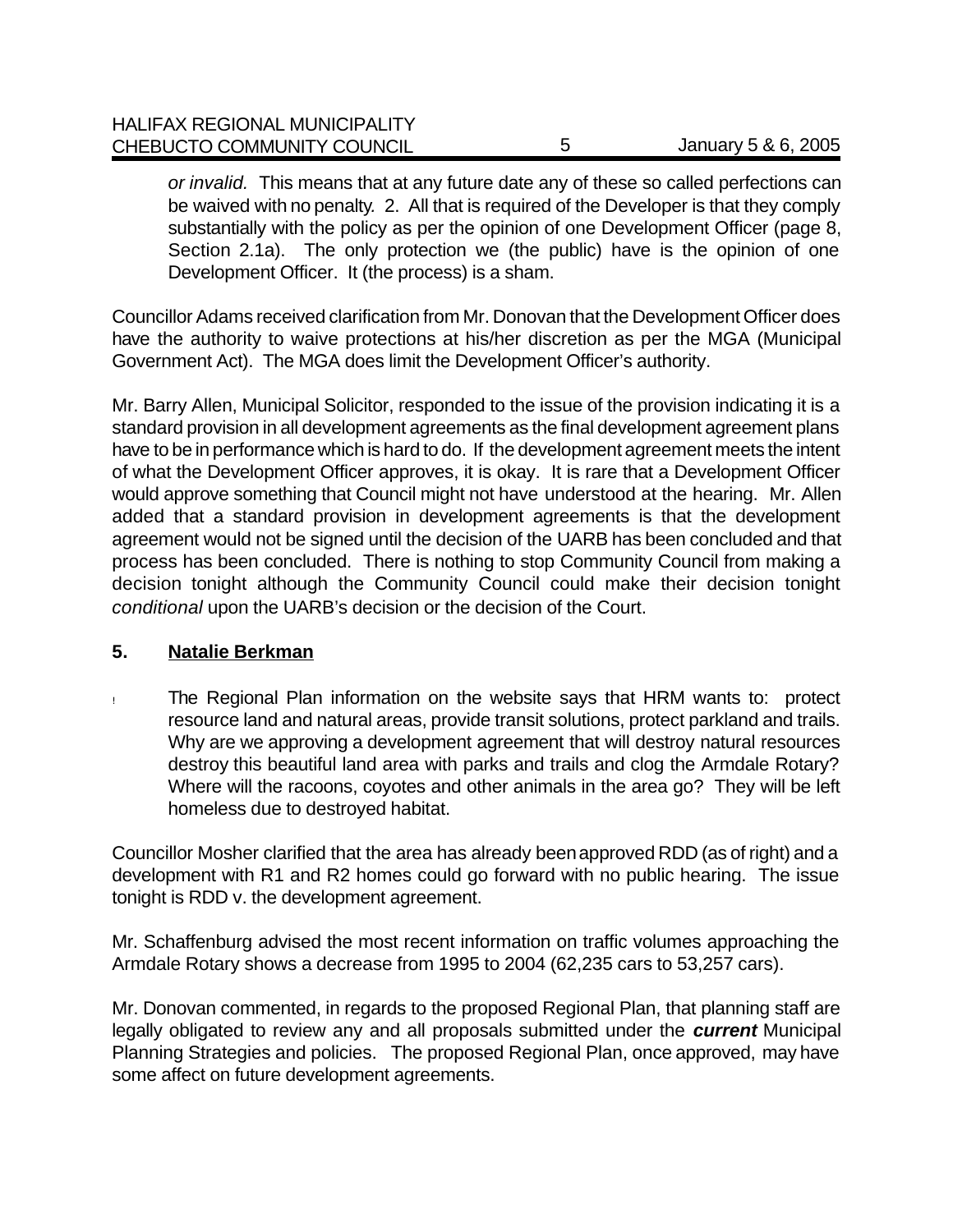#### **6. Martin Willison, Spryfield**

! Uses the Armdale Rotary every day and the traffic data staff quoted is poor and unreliable. He added 1995 showed the highest rotary usage ever but between 1995 to 1996 there was a 25% drop in usage - this does not make sense. The data is misleading: how is the data collected? When? Where? He requested to see the data.

Councillor Mosher commented the traffic data information, sent today from HRM's Traffic Authority, was collected in August and then again in September and October from all feeder roads into the Armdale Rotary. She advised she will give Mr. Willison the staff contact information after the meeting.

#### **7. Nicki Perkins**

- ! It is short sighted of Community Council to approve this development agreement when there is a proposed Regional Plan coming forward. You should take a good look at the area in today's terms and ask the developer to wait.
- ! The development agreement states that the Drysdale Avenue extension will happen within 100 units going up. How long will it take for 100 units to go up?

Mr. Schaffenburg explained with any development the timing depends on the (real estate) market. He added as soon as the first phase of development begins the bridge construction will begin. Under the development agreement, the developer could do a maximum of fifty units per year so it could take two years or longer.

! Behind Kate Court there is a pile of rubble. Will HRM clean that up or will topsoil be placed on it and called "*parkland*".

Mr. Schaffenburg advised he was not aware of the issue but it would not be accepted parkland as described.

- ! Theakston Avenue is not an area built to handle heavy construction when Keyworth was being built there was disregard for area residents with work progressing at all hours and the police were called. Someone has to be involved with policing the area during construction as there are more homes, children and animals in the area now.
- ! Could the developer decide to change the location of the apartment building once development begins?

Mr. Schaffenburg responded that would be a substantial amendment to the development agreement and would have to come back to the decision process for approval. This would include public information meetings and a public hearing. Also, it would have to be consistent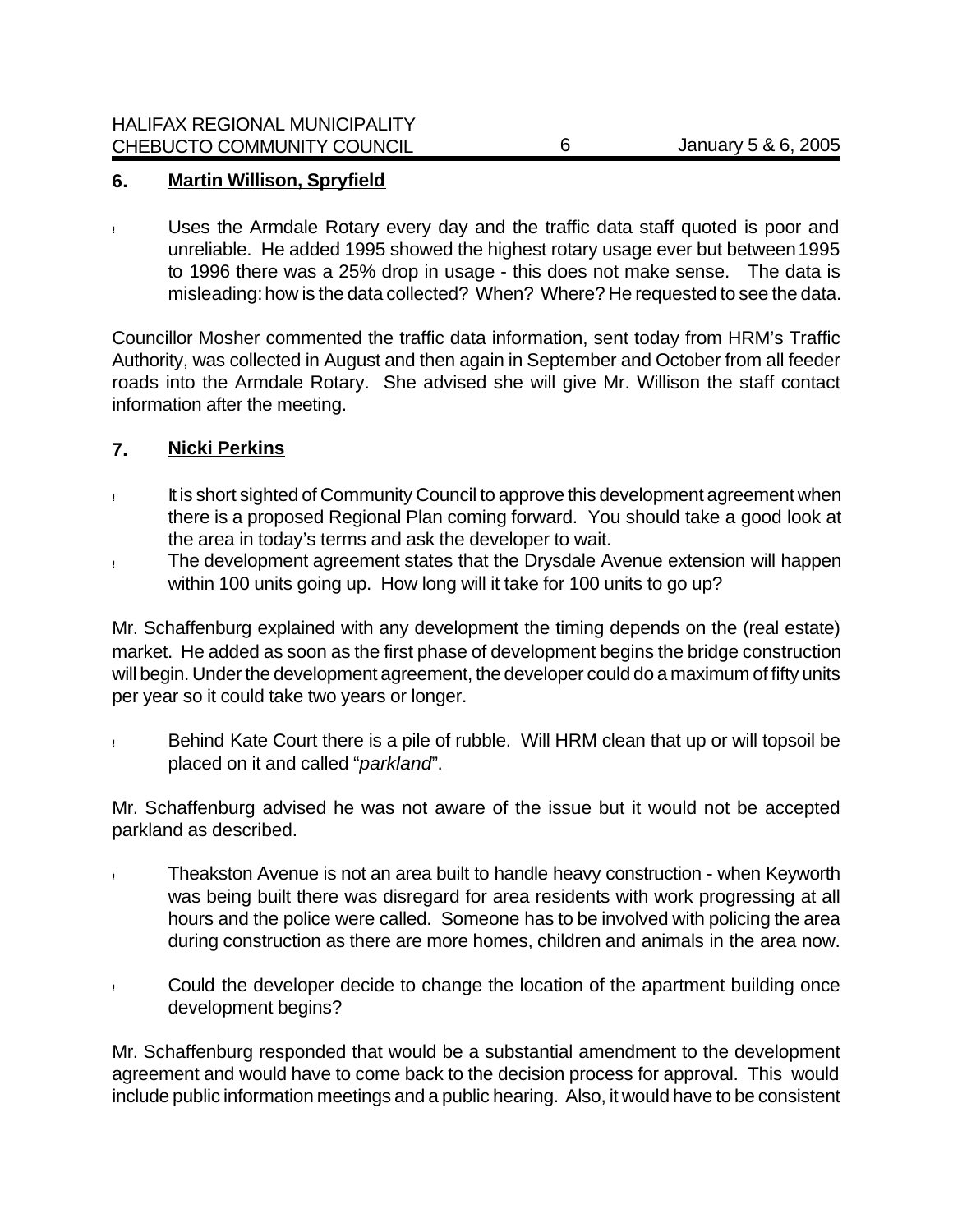with the policies at that time.

#### **8. Catherine Vaughan**

! Who will be responsible for the environmental impact on the MacIntosh Run, Collpitt Lake and potential pollution of Williams Lake, the Developer or HRM?

Mr. Barry Allen, Municipal Solicitor, commented the Environmental Protection Act outlines where pollution comes off the land or is created on land the property owner would be responsible and the succession of owners who follow.

Mr. Donovan, Planner, added the development agreement provides safeguards but the Department of Environment and Labour will be responsible for any procedures being in place to ensure the owner will take responsibility. Mr. Schaffenburg further explained that HRM, the Department of Environment and Labour, the Department of Fisheries and Oceans and other agencies all have a role in this and will work together in terms of enforcement.

! Does HRM have current statistics on the cleanliness and status of the lakes. Will there be continued collection of data to monitor the health of the lakes?

Mr. Schaffenburg advised data is available now and there is provision for monitoring during construction.

#### **9. Patricia Manuel, Jollimore**

- ! Ms. Manuel submitted a written copy of her comments including aerial photos of the granite structure. A copy is available upon request to the Municipal Clerk's Office.
- ! Comments were in regards to policy 7.3 of the MSMPS (Mainland South Municipal Planning Strategy) and that Council *shall* protect environmentally sensitive areas. She asked that Chebucto Community Council reject the development agreement.

## **10. Wayne Finn**

! Expressed concern with possible environmental issues if residential oil tanks are not properly installed.

## **11. Sidney Hughes**

! Expressed concern with a long period of blasting causing severe damage to the nature of the rock in this area. He asked if sufficient funds would be set aside by the developer for remuneration of the numerous claims that will follow as a result of long term blasting.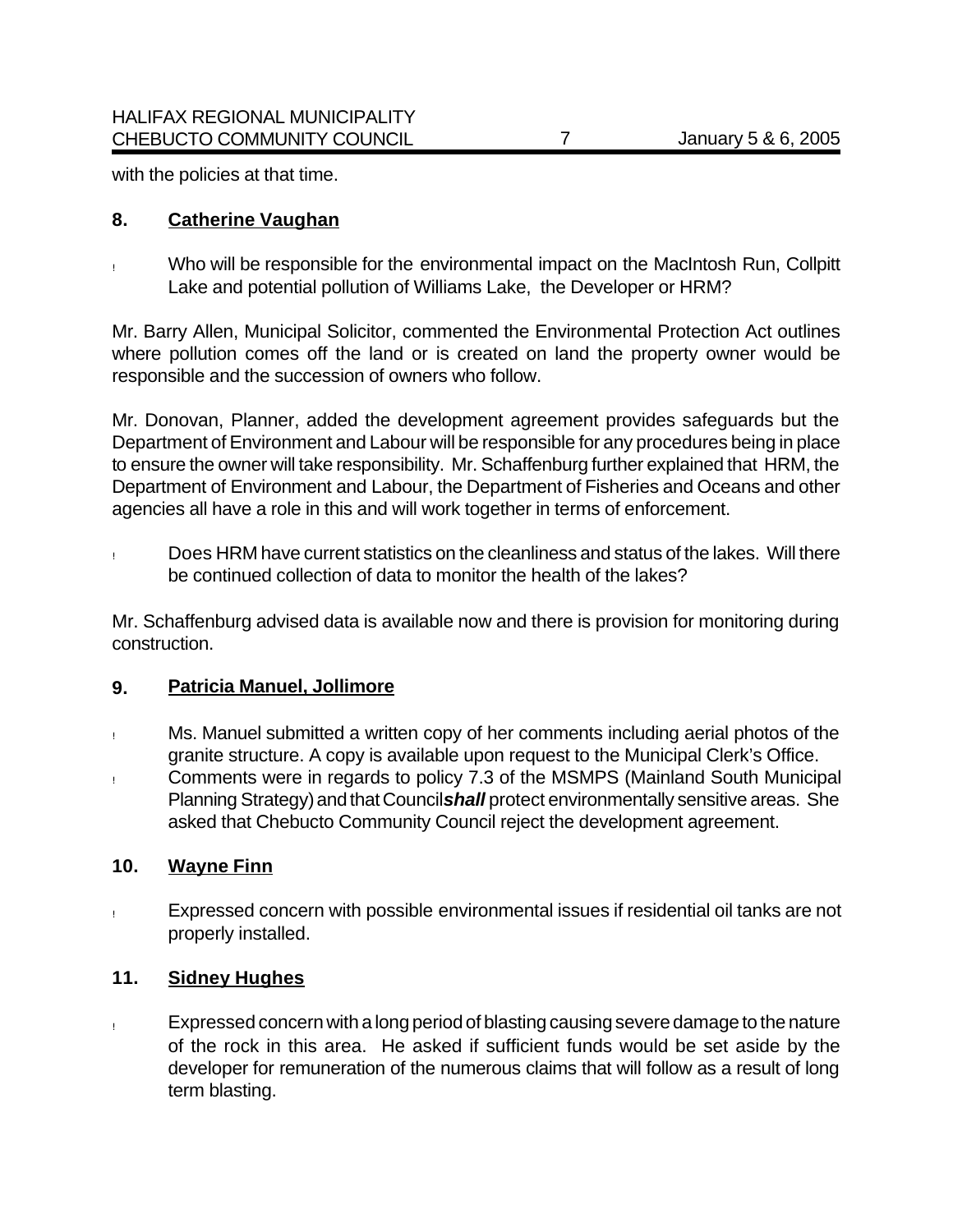Councillor Mosher explained HRM has a blasting By-Law and it would be the blasting company (and their insurance) not the developer who would be responsible for any damage. Mr. Schaffenburg added the blasting By-Law gives stringent control over the size of the blast which should address any potential for disruption to underground water flows. He added the overall hydrology issue is the responsibility of the province (of Nova Scotia).

# **12. Melanie Dobson**

- ! In order to accept this development agreement it has to satisfy the Mainland South Secondary Planning Strategy; does this development agreement satisfy policy 7.3 of that policy (MSMPS) which states *"the city shall protect environmentally sensitive areas*"?
- ! The environmentally sensitive areas have been identified as the barrens but the granite is a very narrow piece of land wedged between two very important water areas and development will have to be done very carefully to protect those areas.
- ! The comment made by Chebucto Community Councillors is that the development agreement *might* be a better way to protect this land than an as-of right. The development agreement, as it stands, does as much damage to the Williams Lake, Collpitt Lake watershed as any as-of -right development would do. The Developer is considering putting an apartment building on that high peak of land; the only sensitive portion of this land is up on that ridge but RDD would not permit that apartment building.
- ! Protection of other waterways, such as the MacIntosh Run, is the same under the asof-right and the development agreement.
- ! We have shown a willingness to work with the Developer to devise a plan that could provide development in a sensitive way but that has not happened.
- ! Reject the development agreement tonight as it does not protect and does not abide with policy 7.3 of the MSMPS.
- ! The Developer has deeded a huge piece of conservation land but he cannot build on it anyway.

# **13. Peter Stirling**

- ! Lives on Williams Lake and treasures the fact that the lake is fairly potable. He fishes and swims in it and wants to continue to do so.
- ! As Commodore for The Royal Yacht Squadron he advised that daily monitoring of the water and logging of that information is currently being done. If there is a "blip" the sample is sent to the lab at Queen Elizabeth II and appropriate authorities are informed.

Councillor Mosher commented the Royal Nova Scotia Yacht Squadron has been on boil water orders numerous times and asked how it would be determined if the a change in water quality was due to construction? Mr. Stirling responded the Yacht Squadron's levels are logged and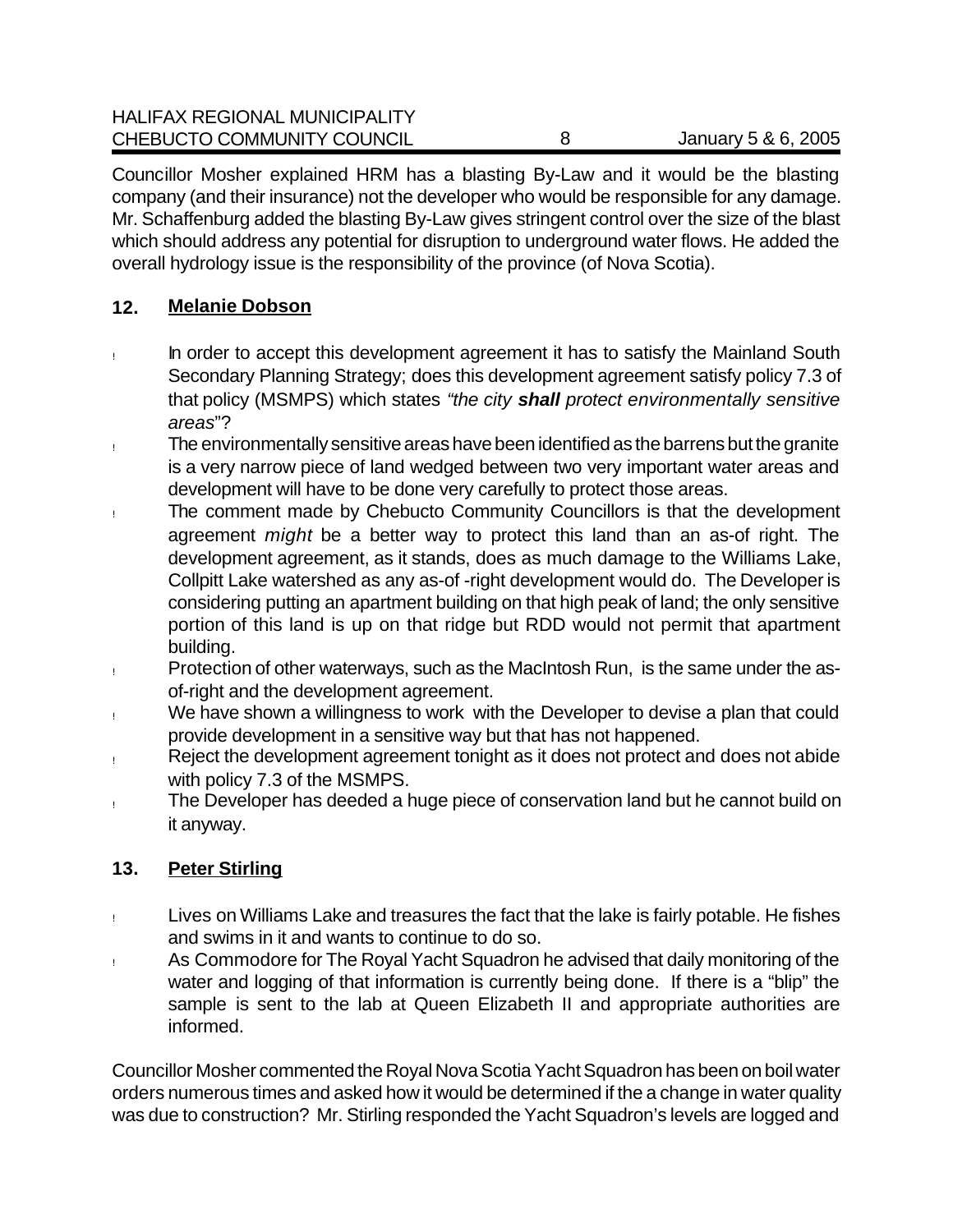their standard is higher than the Department of Environment's so they would begin to boil water before the Department of Environment would recommend it.

## **14. Michelle Raymond**

- ! Not pleased with wasting her time with the numerous booklets on the proposed Regional Development Plan when a development of this magnitude has gone forth long before the plan is finalized.
- ! Not pleased that in many cases lately citizens have been told that their choice is to take the development agreement or as-of-right.
- ! Earlier plans in the 1980's contemplated a population of nearly 30,000 in the Mainland South Planning area. The UARB refers to the fact that the population was around 21,000 in 1997. The UARB also refers to the fact that there have been some 2000 new units constructed since then and some 400 serviced lots. The UARB notes population has declined. So, *why* are we offering to build more houses?

Councillor Mosher advised it would not be up to Council or staff to justify why a Developer has made an application. Mr. Schaffenburg commented a developer would not build unless there was a demand for new units. Over the past number of years, units are being built and occupied but the population has stayed the same so the average household size has decreased - a trend throughout Canada.

Councillor Adams asked for clarification on the time frame for the building of the 2000 units she mentioned. Ms. Raymond advised it is on page 3 of the UARB decision. Time frame was around 1997 and was all in Mainland South (Melville/Regatta Point).

The Chair called for a ten minute recess at 8:16 pm.

The Chair reconvened the meeting at 8:28 pm.

## **15. Cedric Shawbolt**

! What is the difference between the number of actual units that can be developed under this development agreement compared to as-of-right?

Mr. Schaffenburg commented the number of units under the RDD would be about the same but without a subdivision/concept plan from the Developer it would be difficult to provide an exact number. Councillor Mosher once again advised that an as-of-right development is not required to come before Community Council and would not require public participation.

! The estimated percentage of area for blasting would be the same for an as-of-right or this development agreement?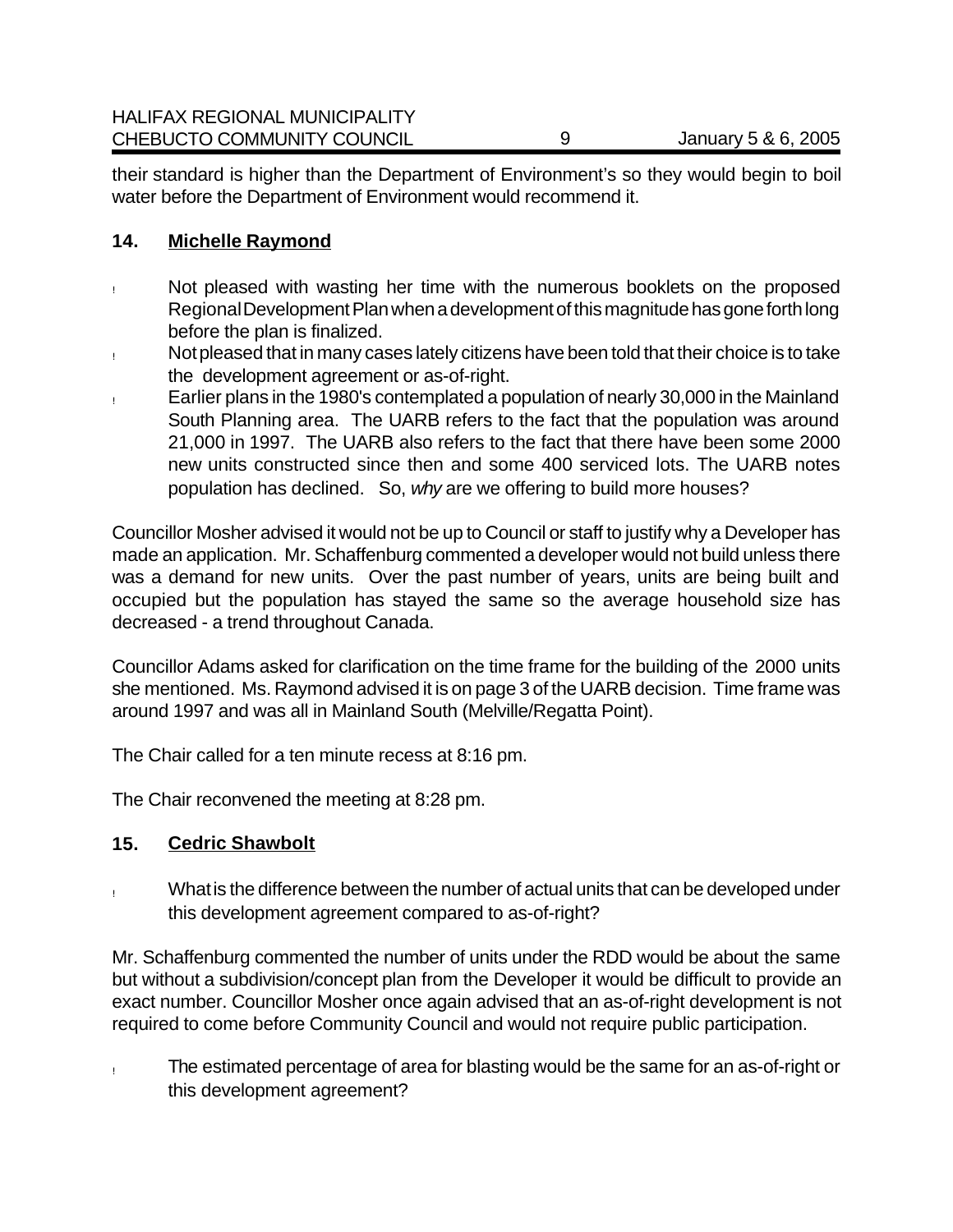Mr. Donovan responded the application is made on the current proposal and staff are not able to comment on how the development *may* look as-of-right as that information has not been provided.

## **16. Lana Wood, Williams Lake Conservation Board (WLCB)**

! The testimony of Mr. Alan Taylor at the UARB hearing shows that it was his opinion that the application for rezoning failed policy 4.2 and should not be allowed (in regards to traffic). This information was not put in the development agreement, it was raised by the public.

Mr. Donovan explained the UARB hearing was separate from these proceedings. He added staff did receive advice from HRM's Transportation Planning Engineer and there is a clause in the development agreement that limits the number of units to fifty (50) per year to respond to the traffic issue.

In response to Ms. Wood's comments regarding the 1995 spike in traffic data, Councillor Mosher advised the data presented this evening is more relevant. The information and staff contact information will be provided to her at the end of this meeting.

! There is a lack of municipal services; fire/police service and bus transportation. These requirements have been outlined and discussed and still staff are saying this development is consistent with policy. It does not make sense.

Mr. Donovan responded staff have consulted with fire services, with school officials and Metro Transit and all comments that came back relative to this application is that the incremental difference would not be such as to create a critical issue in regards to existing service levels to respond to demand. The development could possibly lead to an improvement to services with the updates required.

! The UARB hearings indicated that the existing fire protection is inadequate for the population and more development would be a concern.

Councillor Mosher read into the record from page 18 of the UARB decision, Section 75, FIRE PROTECTION SERVICES that "*in order to maintain the present level of services, HRM will require a second fire fighting apparatus and fire fighters to operate at Station 6 at some time in the future*." Councillor Walker commented the issue of fire service has been addressed.

# **17. Carmen Pye**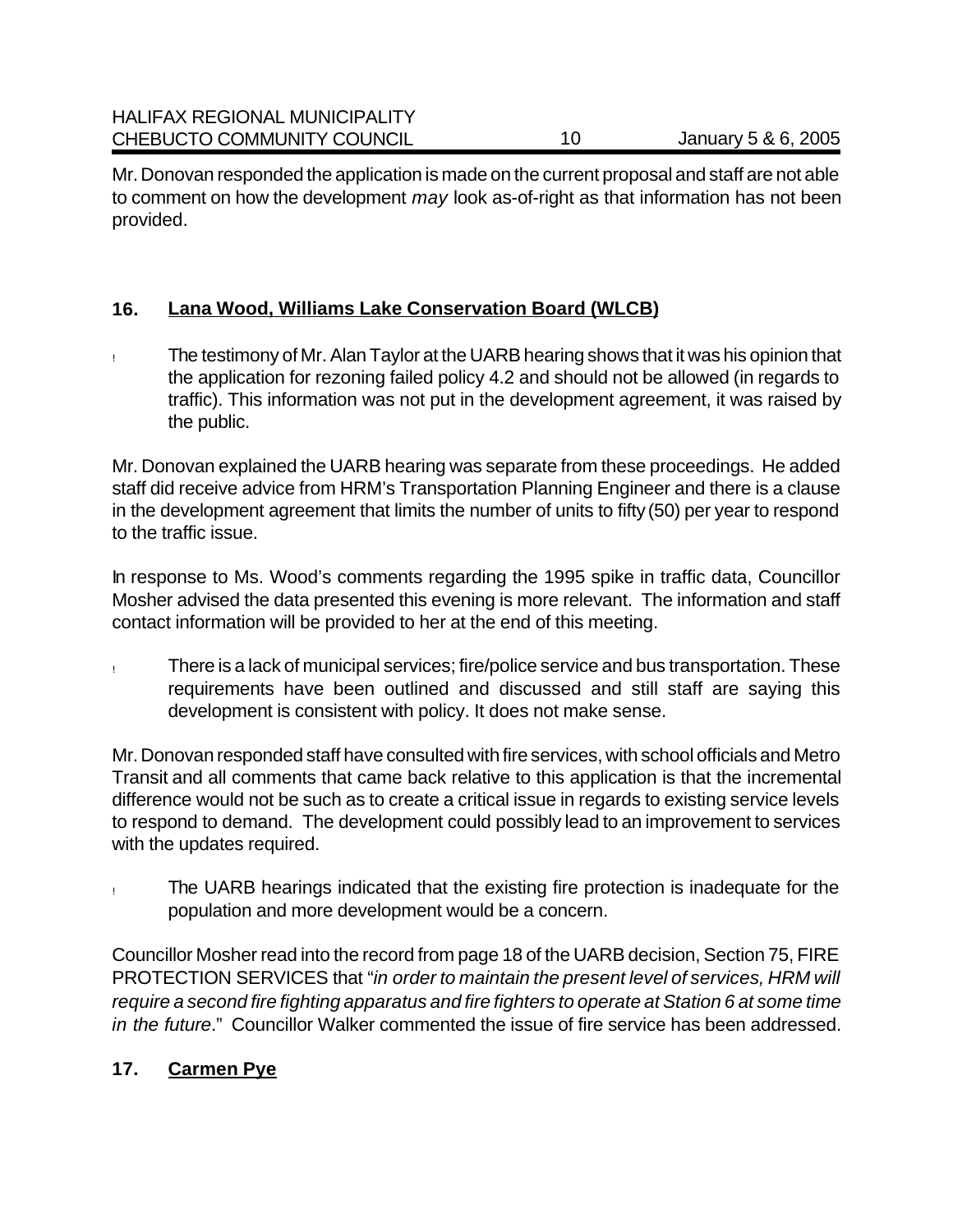MacIntosh Run is a valuable resource that is stressed from years of neglect and abuse. Damage is bound to occur with levels of blasting that will be required for this development. Who is responsible for monitoring the MacIntosh Run water quality during construction and will construction be immediately halted if violations of standards are found to occur?

Mr. Schaffenburg repeated that HRM, the Nova Scotia Department of Environment and Labour and the Federal Department of Fisheries and Oceans will be involved as there will have to be a storm water management plan before any work proceeds and specific measures will be put in place at that time. He added the Nova Scotia Department of Environment and Labour and/or the Department of Fisheries and Oceans will halt development if necessary.

# **18. Marjorie Willison, Spryfield Residents Association (SRA)**

The Spryfield Residents Association (SRA) has discussed development they would like to see in Spryfield and ask that Community Council reject this development agreement and consider these points:

- 1. Protection of Environmentally Sensitive areas: Ian MacDougall has an alternative design for this area based on the conservation development design. Request the Developer come up with a new design based on a conservation development design.
- 2. Healthy Housing: Consider diversity: mixed income housing so all socio-economic levels are represented as well as adults of all ages and multi-generation households. 542 of the 870 proposed dwellings will be single family dwellings and there were fewer single family house starts in the recent past so this plan is somewhat aged. HRM needs to look ahead to a better mix of single and multiple family units. Reject this proposal.
- 3. Friendly Streets and Walkable Neighbourhoods: Plan for fewer cars, have narrow streets and house fronts closer to sidewalks to increase conviviality of neighbourhood. Short blocks are better, cu-de-sacs are okay - a couple end in parkland which would improve walkability. Need more cut-throughs for pedestrians and bicycles. Ask Community Council to reject this plan and ask developer to come up with a design that shows more walkability.

Councillor Adams commented that an as-of-right development could have 100% single family dwellings.

# **19. Patricia...(Albion Road)**

! Enjoy the recreational aspect of Williams Lake. It is a great asset to have and hope that some changes can be made to the proposed development so that the lake is not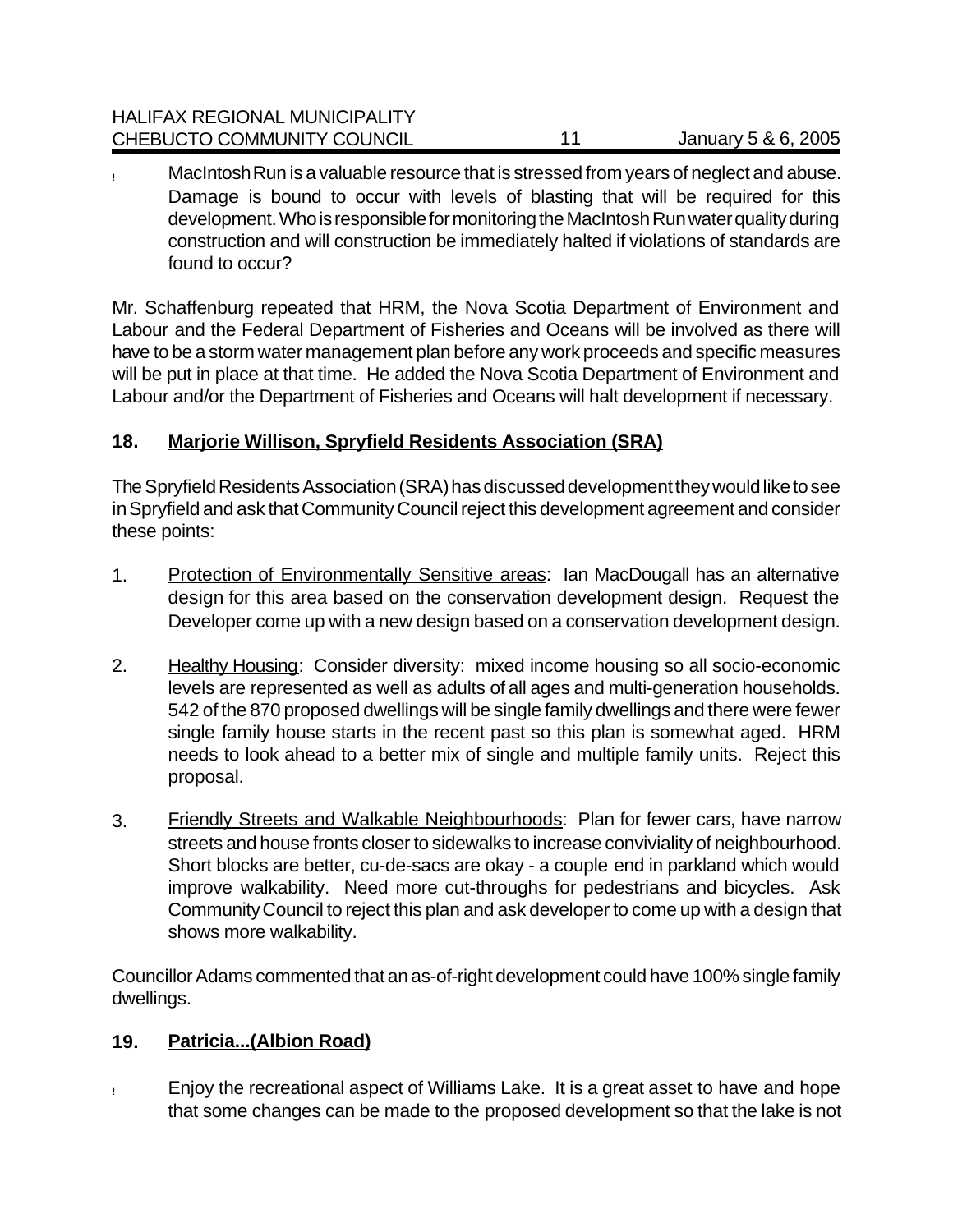affected in a negative way and this beautiful little pocket can be preserved. People value the environment more and more. Hope that Council will not approve this development.

## **20. Andrew Ross, President, Williams Lake Conservation Company (WLCC)**

- ! WLCC have been constant and diligent in efforts to have this development agreement modified. WLCC is not opposed to development we are trying to modify this development agreement to protect environmentally sensitive lands. This is a community resource where you can swim, skate and canoe/kayak. We are way behind Canadian and European cities in regards to proper development.
- ! UARB told WLCC that the environmental aspect had to be addressed at the Development Agreement level. Reject this development agreement and make us go back to the drawing board to increase density at the other end and get it off that watershed and granite buttress.
- ! Conservation Lands: those lands at this point are unserviceable. If you want to conserve something, *conserve* that watershed.
- ! Mr. Porter asked for an archeological assessment to be done, that has *not* been done. You should not approve this without considering the report that was just released today, done by the Developer, which indicates that: *There is a moderate to high potential for the study area to contain aboriginal archeological resources.*
- ! This is premature, we are here one week after Christmas to discuss this and the archaeological report in regards to aboriginal claims have not been made available to the Councillors.

## **21. Regine Maass, Jollimore**

- ! Lakes and recreational water bodies have been degraded over the last three decades mostly due to development. We were once able to swim in Whimsical Lake, the North West Arm and the Punchbowl. Martins Pond, connected to Williams Lake, has been closed for swimming due to high bacteria counts. We are losing our natural recreational opportunities.
- ! It is time that we learned from our past mistakes and protect our natural resources. Centennial pool could no longer be supported and now we are losing our lakes too. Once the quality of the lakes is gone, they are lost forever. We have two great lakes left in HRM and other places would do *everything* possible to protect them.
- ! The topsoil is only 8 inches deep, to grow a lawn you will have to use fertilizer and pesticides which should not be used at all.

# **22. Rick Grant**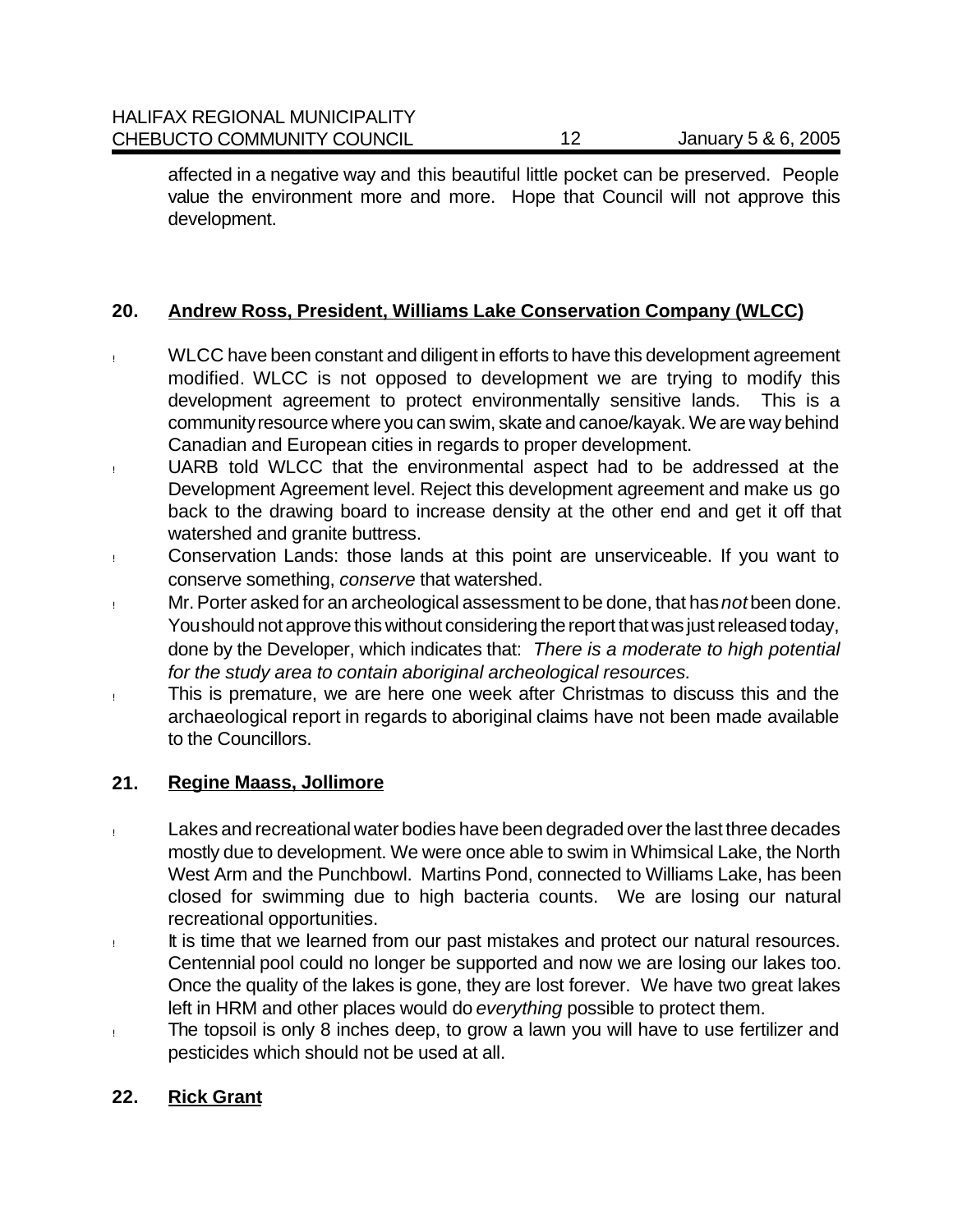- ! He indicated he was the official *Mover* of the Mainland South Secondary Planning Strategy and represented the City at the Municipal Review board regarding the Municipal Planning Strategy.
- **Hisconcerns include the intent and interpretation. 1. Interpretation: when that strategy** was planned - 9 years of citizen involvement and 36 hours of public hearings went into it - and *"SHALL"* **was meant to be mandatory/compulsory** and not the current interpretation that staff has given it. 2. Intent: had to be defined to Council very carefully. Where is the information that was given at the public hearing and what was meant by the *INTENT*. For example: the intent was for the Williams Lake Road to be completed as a proper roadway before this would be developed and that the Herring Cove Road would be completed past Cowie Hill. This has not been done.
- ! Original concept and this concept do not match. Extra large housing lots is one issue. Mainland South Planning Strategy indicated multi units and where they would be most effective. They are most effectively used where they are not intrusive to vision - not sitting on top of a hill. I have information stored somewhere and suggest staff review that information.
- We tried our best and it was a long, hard journey. We knew the change (Regional Plan was coming) when we put in the strategy and that is why the five year review was included. It has not been followed.

# **23. Alan Ruffman**

! Requested clarification on the five year limit on the proposed development agreement.

Mr. Schaffenburg responded the process could take 24 years from the date registration of the development agreement in speaking of the time in which the developer has to commence the development agreement/date of registration and completion of the project.

! Pages 6-20 of the staff report: Where is Schedule "A" - the legal agreement?

Mr. Schaffenburg responded staff does not provide the legal agreements to council as the length was up to 10 pages. It is a legal description. Mr. Barry Allen, Municipal Solicitor, responded that the important matter for the Chebucto Community Council for this hearing is to consider the lands that will be affected by development. There are two ways to describe the land, one is the legal description attached to the development agreement and the other is in the plans that have been presented. There does not seem to be a question as to what lands are included in the proposed development.

! Suggest Item"K" be added to the development agreement under 2.3: that the bridge across MacIntosh Run/Drysdale Road shall be built as an arch design with no construction and no disturbance below the high water mark on either side of the MacIntosh Run. The Section for detailed plans include Item "F", the developer shall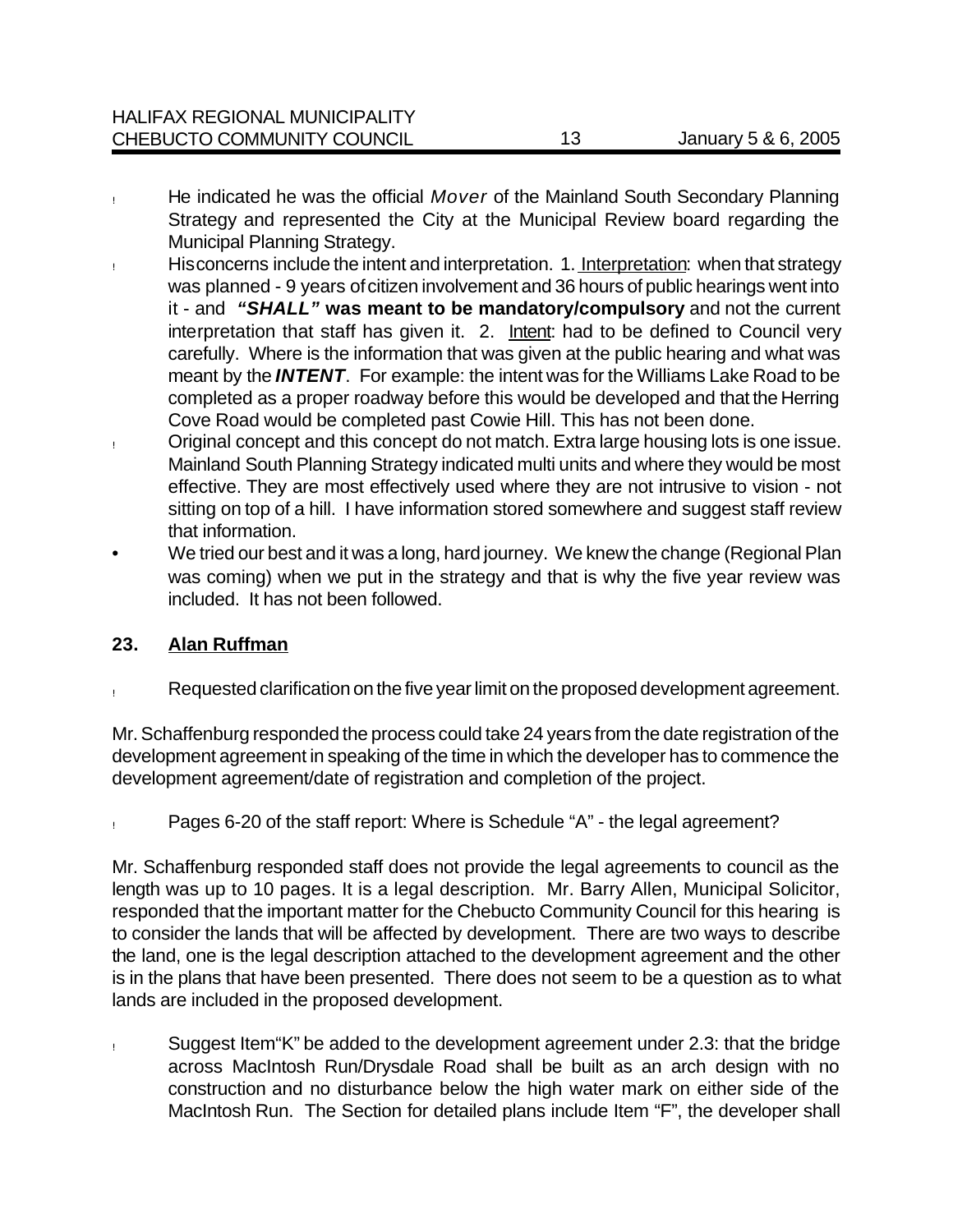submit the proposed Drysdale Road bridge design six months prior to development commencing. Look at other two bridges across MacIntosh Run, you cannot get a boat through those bridges.

! Schedule "H" shows two roads that have no baring whatsoever on this development. Those roads are noted in the staff report and have not had approval by Council, they have no reason to be on those plans. Schedule "H" should be struck.

#### **24. Janet Chopra, Halifax**

! Interested in development and how developer came up with this plan when environmental area and watershed were not taken into consideration. If there is a better way to design the area, why did they not do this? This development does not make good sense to the future, maybe only financial sense? It is good to have architectural diversity in housing but that pales in comparison to preserving/protecting the quality of the lakes and long term affects on the environment.

#### **25. Ann von Maltzahn**

! Public Hearing in February 2003 we submitted a petition of 1404 signatures and asked the then Chebucto Community Council not to rezone and not to approve the development agreement. This remains the same sentiment of the people.

Councillor Mosher confirmed a copy of the February 2003 petition was before Community Council this evening.

• This type of proposal does not provide environmental protection of Williams Lake, and Collpitts Lake. Mandate of the WLCC is to protect Williams Lake. We have very accurate records taken over the last three summers by Professor Dobson. We need clean water to continue to flow into Collpitt Lake and Williams Lake.

## **26. Graham Read, Armdale**

- ! The public has been battling this ill conceived development proposal for nearly a decade.
- ! The public, for almost two decades, has also been asking for a review and update of the Mainland South Municipal Planning Strategy. They were to be reviewed every five years. These reviews never happened even after frequent requests from public. No start on detailed planning strategy for Mainland South. A development moratorium, brought in last year, should have been spread to all areas, especially the rural areas.
- ! Traffic: data shows dips but problems we experience occur at rush hour. There could well have been an increase during peak hours, the numbers in the chart are not clear. I can attest that it has become more difficult to get onto side streets due to traffic. Inbound and outbound traffic counts, raise a concern with me.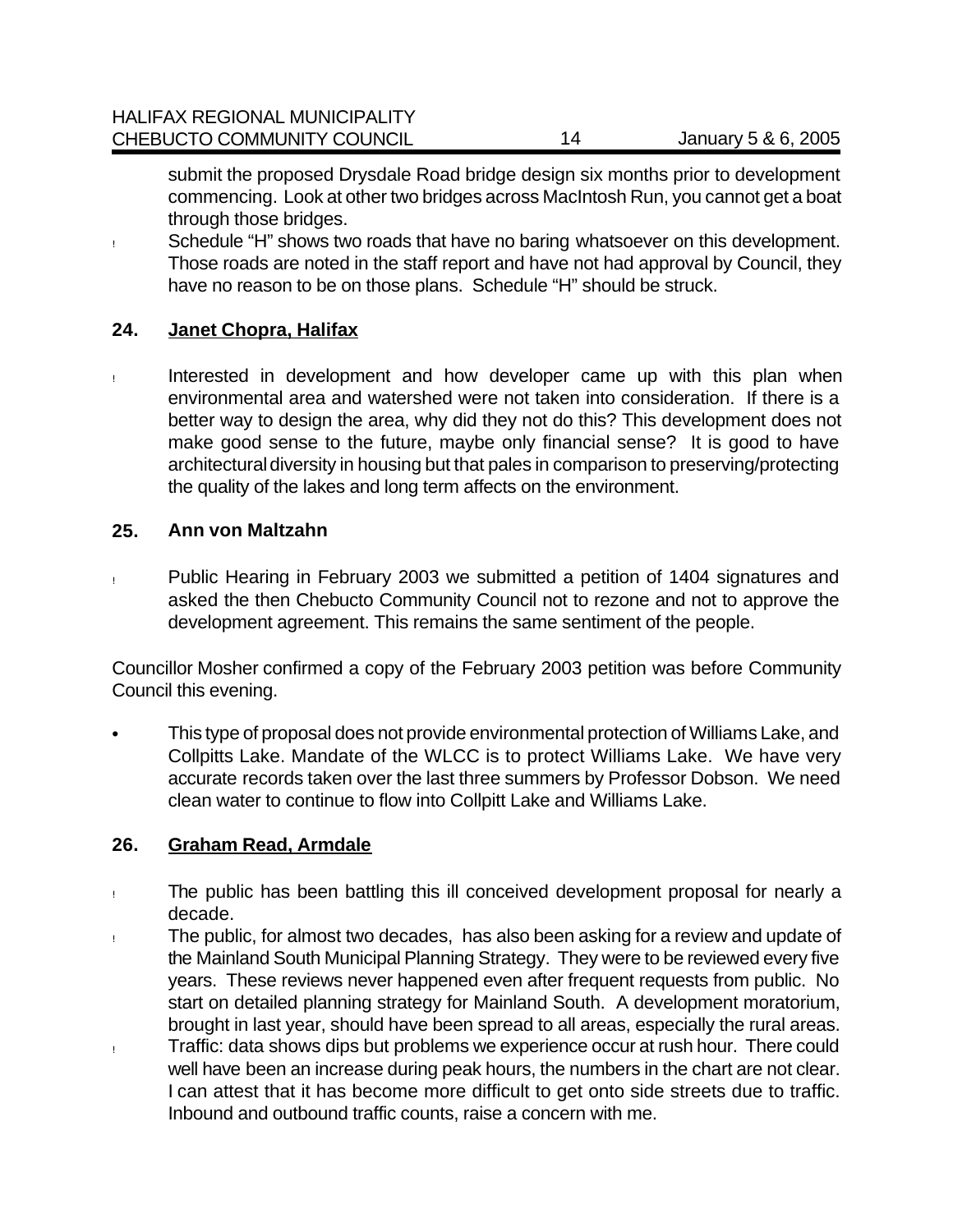| <b>HALIFAX REGIONAL MUNICIPALITY</b> |    |                     |
|--------------------------------------|----|---------------------|
| CHEBUCTO COMMUNITY COUNCIL           | 15 | January 5 & 6, 2005 |

- ! Page 5 of staff report references we would not get the 245 acres of holding space if the proposal were refused. The holding zone restrictions would still be in place. Seems to be blast it, flatten it. New by-law seems to give some protection but we need better planning. We should plan a new MPS for Mainland South.
- ! Number of units possible for as-of-right would be far fewer than in this proposal.
- ! We the public do not agree that the proposed development agreement would give environmental protection. We should ensure that Williams Lake and Collpitts Lake do not suffer like Chocolate Lake and the Punchbowl.

#### **27. Bill Meagher**

! Clarification on the process regarding the original zoning change being under appeal, will decision on this agreement be deferred pending that outcome?

Mr. Barry Allen explained the present legal status of process is that the decision of the UARB has upheld Chebucto Community Council's re-zoning decision. Chebucto Community Council is free to make a decision tonight or could say agreement could be signed at future date.

! Which Councillors will be voting on the development agreement tonight considering there are two new Councillors and Councillor Adams was absent for the last public hearing.

Councillor Mosher explained all five Councillors present this evening will be able to vote.

Will the public be advised as to when that vote will be taken?

Councillor Mosher advised the vote depends on whether the matter is concluded this evening or continued to tomorrow night.

#### **28. Jonathan Burgess**

- ! Concern with impact on the environment particularly on the lakes.
- ! Impact on views due to apartment buildings, water quality and fish habitat. Only a brief description was provided of how monitoring of these issues will be done. We should have a plan in place now before development goes through that will allow us to monitor that water quality. Possible heavy metal runoff, oil spills, etc. are not mentioned. Not acceptable that HRM says it is the responsibility of the Department of Environment as they only act *RESPONSIVELY*. What can be done in a *PROACTIVE* way to make sure we do this monitoring so we have an early monitoring if there is a problem.

Mr. Schaffenburg commented that HRM will be proactive in the protection of water by directing storm water away from Collpitt Lake to MacIntosh Run. The development agreement will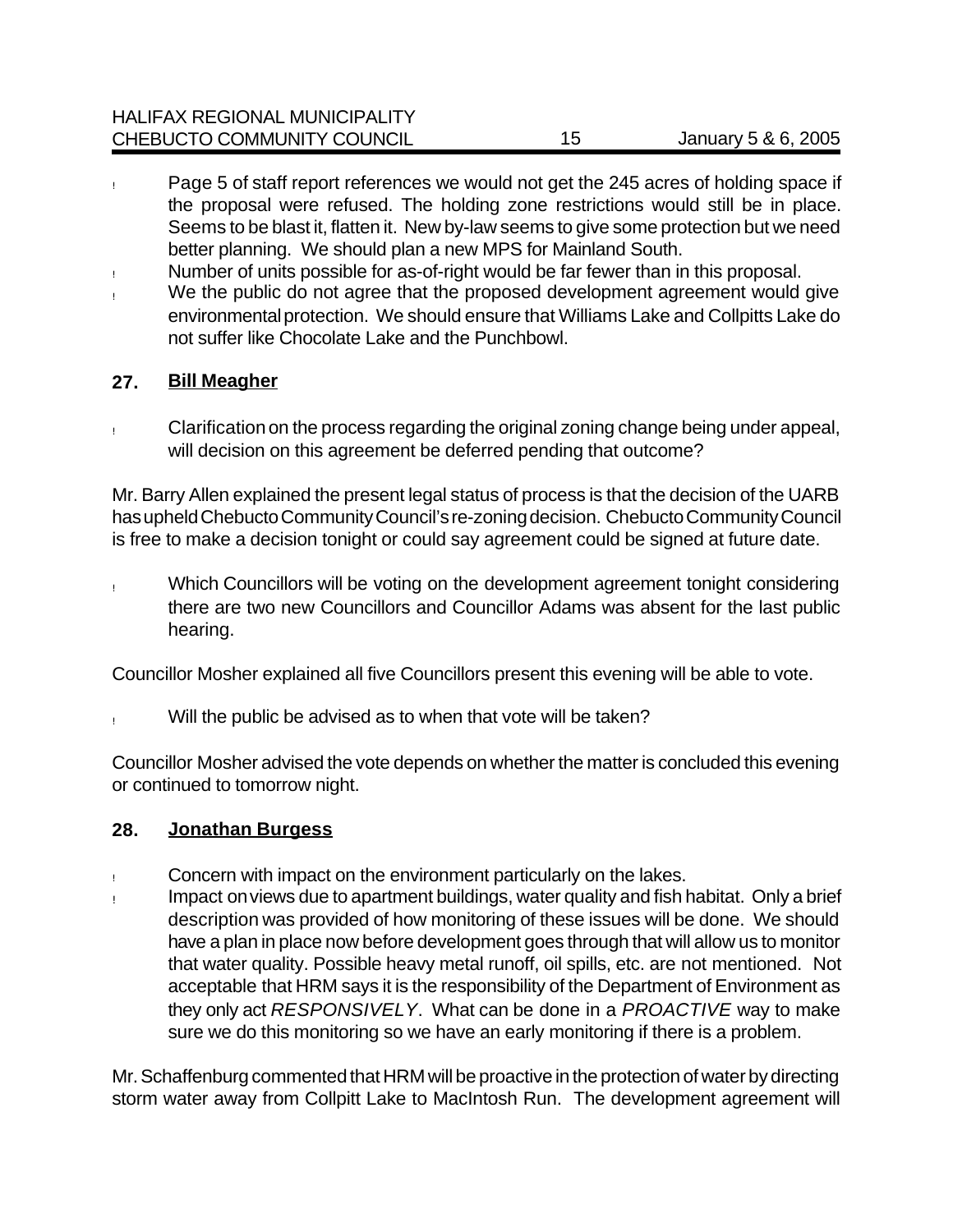provide for storm water going to MacIntosh Run and the Engineers will provide detail. Most of the dwellings/parking structures will have the water going toward MacIntosh Run. At the back end of the dwellings, the cleaner runoff will go toward Collpitt Lake. We try as good shepherds of the environment to have that under our control and the control of the Department of Environment to make sure that the water is as good as it can be from an urban development.

## **29. Ms. Hartland (River Road)**

! Commented she is a lifelong resident of Spryfield and has dealt with a flooding situation from MacIntosh Run on River Road. This development will add to the flooding as the water will have no place else to go. Concern that they will be washed down the runs and someone else will take over.

## **30. Kathleen Hall, Williams Lake Conservation Company**

- ! The UARB considered the effect of rezoning on the environment and concluded there would be little protection in the rezoning application. She asked Council to consider paragraph 84 of the UARB report. Mr. Schaffenburg just spoke to this point and he was misleading as Mr. Porter said the effects of diverting water from the lands, now going into MacIntosh Run, is probably not good and it will probably have some affect on the water levels of Collpitt Lake and Williams Lake.
- ! Has Mr. Schaffenburg not understood yet that once they have blasted, water will pour down the 100' cliff. There will be a serious problem when water is diverted as there is already a lack of water sources in Collpitt and Williams Lake. The UARB said, the time to protect the environment is through the development agreement. This has not been done. We have asked Community Council to reject this proposal and have a better plan to protect the lakes.
- ! The density could be increased at the back of the site. The development agreement does not seem to care about the water quality. I am imploring that you do. It is vital to our future.
- ! Not only important that the development agreement be consistent but respect the reasons for the opposition from the public. We have been repeating this year after year. We are serious about the future of our lakes. It is the duty of the elected representatives to make wise decisions that will have a positive effect on our futures. You have the chance to make a positive decision now. You can say in years to come that you did the right thing.
- ! The Native issue is critical. There is no Native representation here tonight, you have not even seen the preliminary (archeological) study.
- ! The Environmental Protection Act indicates the province would be responsible for dealing with pollution of the lakes but they only deal with contamination not pollution and they cannot be relied upon.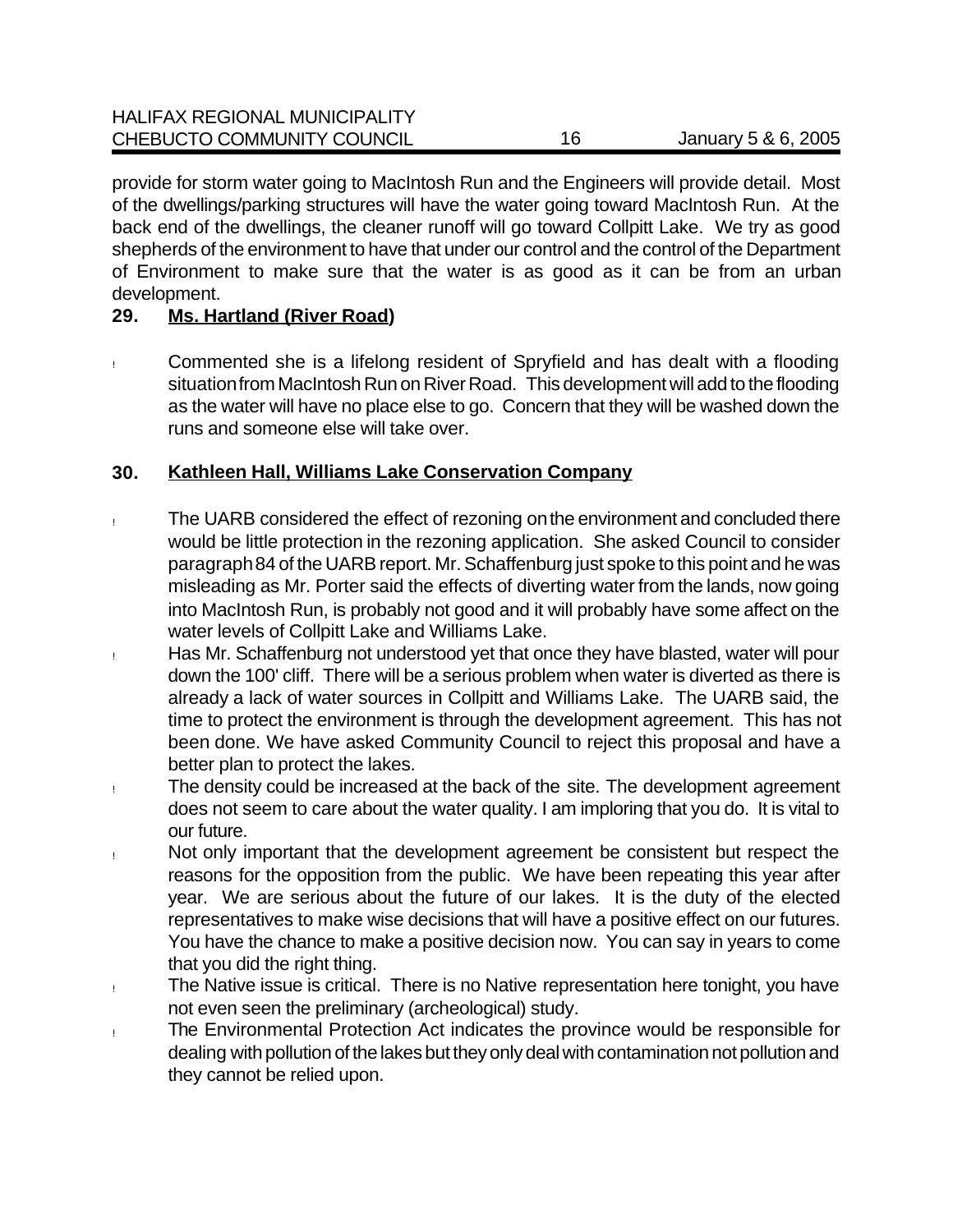#### **31. Alana Kerr**

! A lot of comments here tonight regarding water quality and the Department of Environment being largely responsible to maintain this. The fact remains that the Department of Environment only responds when complaints are made. It is a reactive process not proactive. It is hard to prove the source of contamination. Some things just cannot be fixed after, they have to be prevented. We need to monitor before. We should look at development in terms of potential problems we can foresee. We have a lot of people from WLCC and we try to pacify them by saying that it will be dumped in MacIntosh Run. That is not acceptable, the lakes further down will be impacted. Consider watersheds on both ends of this development. Ensure no one gets flooded and there is water where needed.

## **32. Connie Berman**

- ! Works with people immigrating/emigrating to Nova Scotia and when asked why they chose Nova Scotia they respond it is because of the environment, the trees, and greenery and the opportunities that still exist here to swim, hike and enjoy nature in the middle of the city.
- ! We offer a city where lakes, trees and unpolluted swimming areas are available. I implore you to think very hard regarding the responsibility you have to affect the future of this environment.
- ! I thank the people who have put thousands of hours to bring these points to your attention. There are informed and educated people in this area and they know more than you do as this is not your area of expertise. They have tried with devotion and selflessness on behalf of all of us. At the very least, you could discuss it further.

#### **33. Chris Allison**

! 194 acres being donated for conservation land, was it rezoned as well? As of right development does not include that land.

Mr. Schaffenburg responded that the 194 acres was not rezoned and is under the interim growth control and not able to be developed at this time.

! If as-of-right can only be done on the156 acres. How can number be same or bigger if lot sizes have to be the same?

Mr. Schaffenburg explained the open space for as-of-right is only 5% of land area excluding street. This development agreement is preferable to as-of-right.

! As-of-right development is preferable to this development agreement. Believe the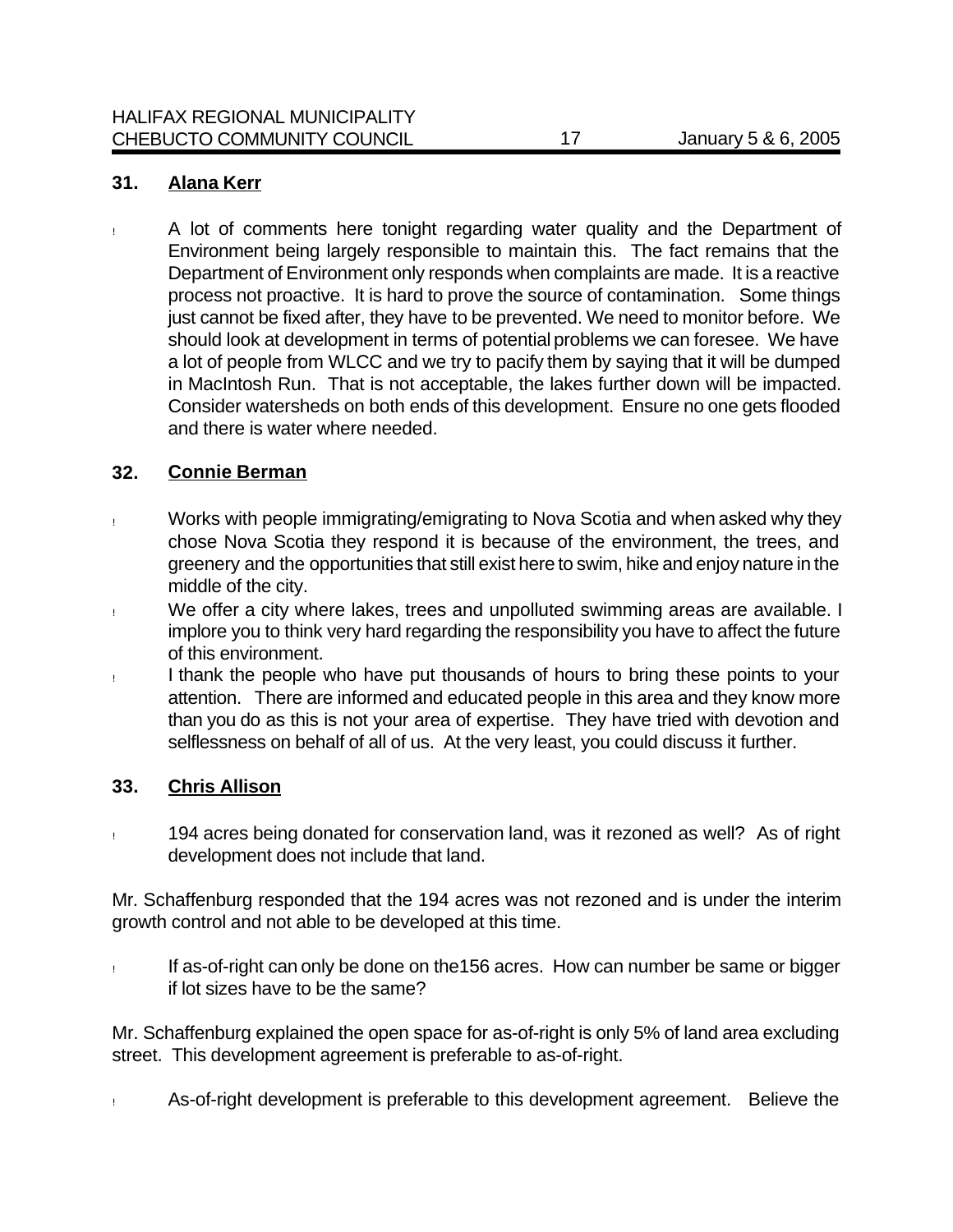developers can work with the community to design a neighbourhood that will meet the needs of all involved.

- ! Concerned that clean water will be directed to Collpitt Lake which means dirty water will be directed to MacIntosh Run. The MacIntosh Run river is a migratory fish way protected under the Federal Fisheries Act. Adequate monitoring of the water quality in MacIntosh Run is required but this development agreement does not specify this.
- ! Ask that Community Council do not approve this development agreement.

Councillor Mosher advised due to time constraints the public hearing would continue tomorrow evening, Thursday, January 6, 2005 at the Halifax West High School, 283 Thomas Raddall Drive, Halifax. She advised if there were any persons remaining who would like to comment they are asked to sign the SPEAKERS LIST and they will be given an opportunity to address Community Council tomorrow evening. Councillor Mosher advised only those persons on the list for tomorrow night will be able to speak. Written submissions will be accepted until 7:00 pm on Thursday, January 6, 2005.

Councillor Mosher announced the public hearing was adjourned for this evening at 10:00 pm, to be reconvened tomorrow evening, Thursday, January 6, 2005 at 7:00 pm.

# **Thursday, January 6, 2005** continuation of public hearing.

Councillor Mosher called the continuation of the public hearing for Case 00066: Development Agreement, Governor's Brook, Subdivision, Mainland South, Halifax, to order at 7:00 pm in the Halifax West High School, cafeteria, Thomas Raddall Drive, Halifax.

Councillor Mosher reviewed the guidelines/procedures for public hearings.

! One written submission from Dr. Taggart was received and circulated to the Councillors.

Councillor Mosher called for the first speaker on the SPEAKERS LIST to come forward.

- **1. Ms. Dawn Underwood** was not present at 7:02 pm.
- **2. Ms. Rebecca O'Brien** was not present at 7:02 pm.

#### **3. Ms. Erin Hodge, Spryfield**

- ! Not a member of any organization nor expert of any kind. She is disillusioned with process and disappointed discussions are continuing on this development.
- ! This area of true natural beauty, a jewel among houses and concrete, this property should not be touched in any way. This development agreement does not fit where it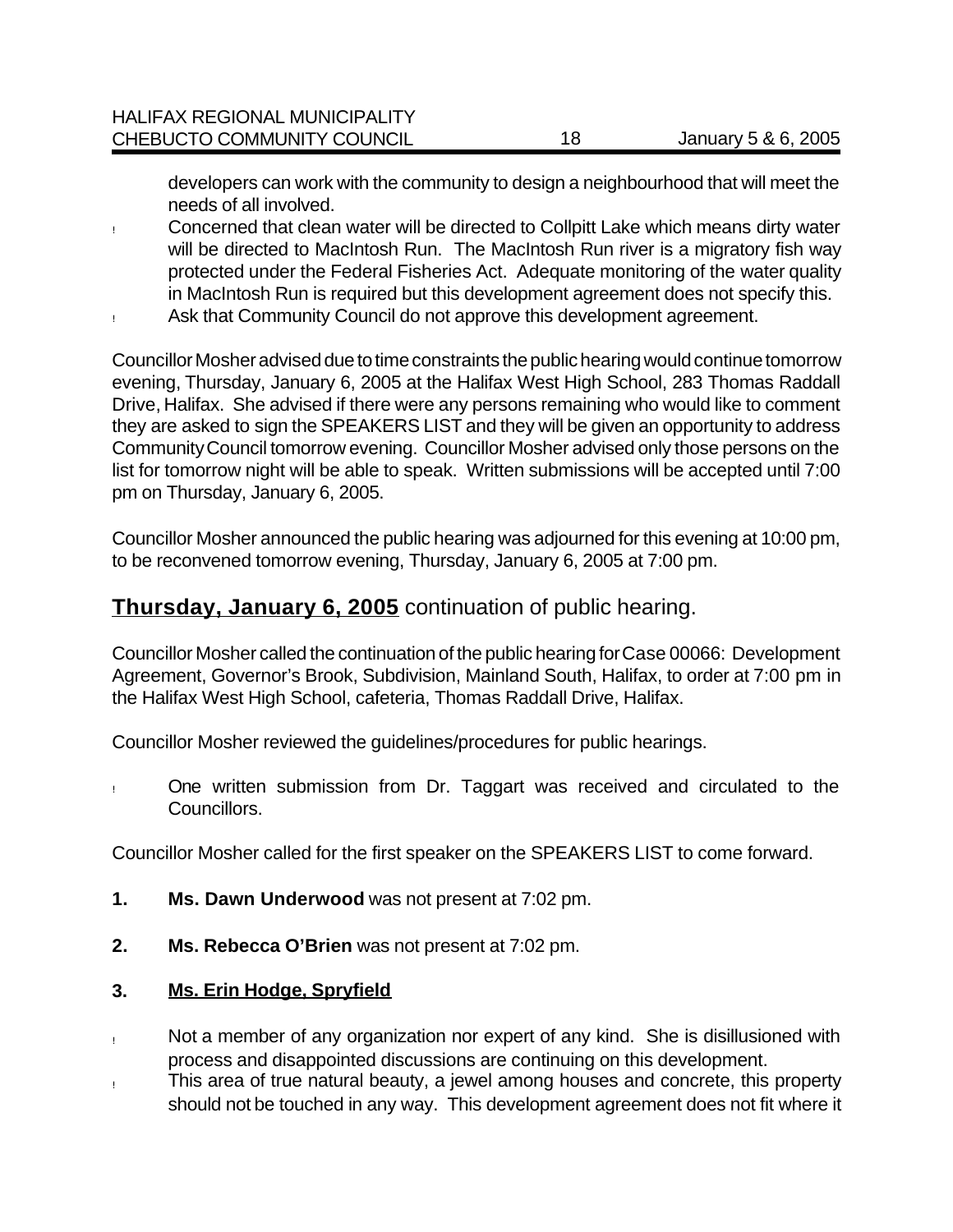is proposed. It is not what *we* want and fails to meet all previous standards set out in the MPS. We have a responsibility to our community, province, country, that we RESPECT those things that need to be respected. We have entrusted in you (Councillors) a deeper responsibility. There are lots of experts who have made points/presentations on water quality, etc. Chris Taggart, an expert in water quality, tabled a letter, there is a lake similar to Collpitt Lake/ Williams Lake that has been degraded so badly you cannot get it back.

**4. Mr. Alex Busby** was not present at 7:06 pm.

#### **5. Mr. John Fahey, Flemming Heights**

- ! Indicated he read the entire development agreement and SHALL PROTECT ENVIRONMENTALLY SENSITIVE AREAS - is clear. A member of past Council spoke saying the MPS *shall* protect the environment and they meant **shall.** This development agreement does not do that.
- ! Contrary to the information provided the traffic volume has not gone down.
- ! There is not a huge crowd tonight, 32 to 0 speaking against this development agreement. Send the Developer back to revise this plan and send some Environmentalist too so we do not have to have another public hearing.
- ! Suggestion for the next development agreement is that it should have a bond larger than \$20,000 for possible future environmental issues.

#### **6. Ms. Theresa Snow**

! Indicated the Councillors have heard the issues; damage to environment, lakes and water ways that extensive blasting would cause, increase of traffic, lack of existing municipal services, moderate damage during development. Unless these concerns are addressed before development takes place, the tax payer will be paying the cost to fix these things. Do we want our children to pay for something that we could "prevent" now? Hear these remarks before you make a decision.

## **7. Ms. Dawn Underwood, Williams Lake Conservation Company (WLCC)**

! Concern with adverse affects this development agreement will have on the watershed, Williams Lake and Collpitt Lake. This development agreement does not comply with policy 7.3 which indicates the city SHALL protect the environment. This development agreement wants to blast the most environmentally sensitive part of this area for an apartment building. You cannot do that and protect the environment at the same time. Chebucto Community Council has a legal requirement to protect the land. Send this development agreement back to the developer and let them bring forward something else.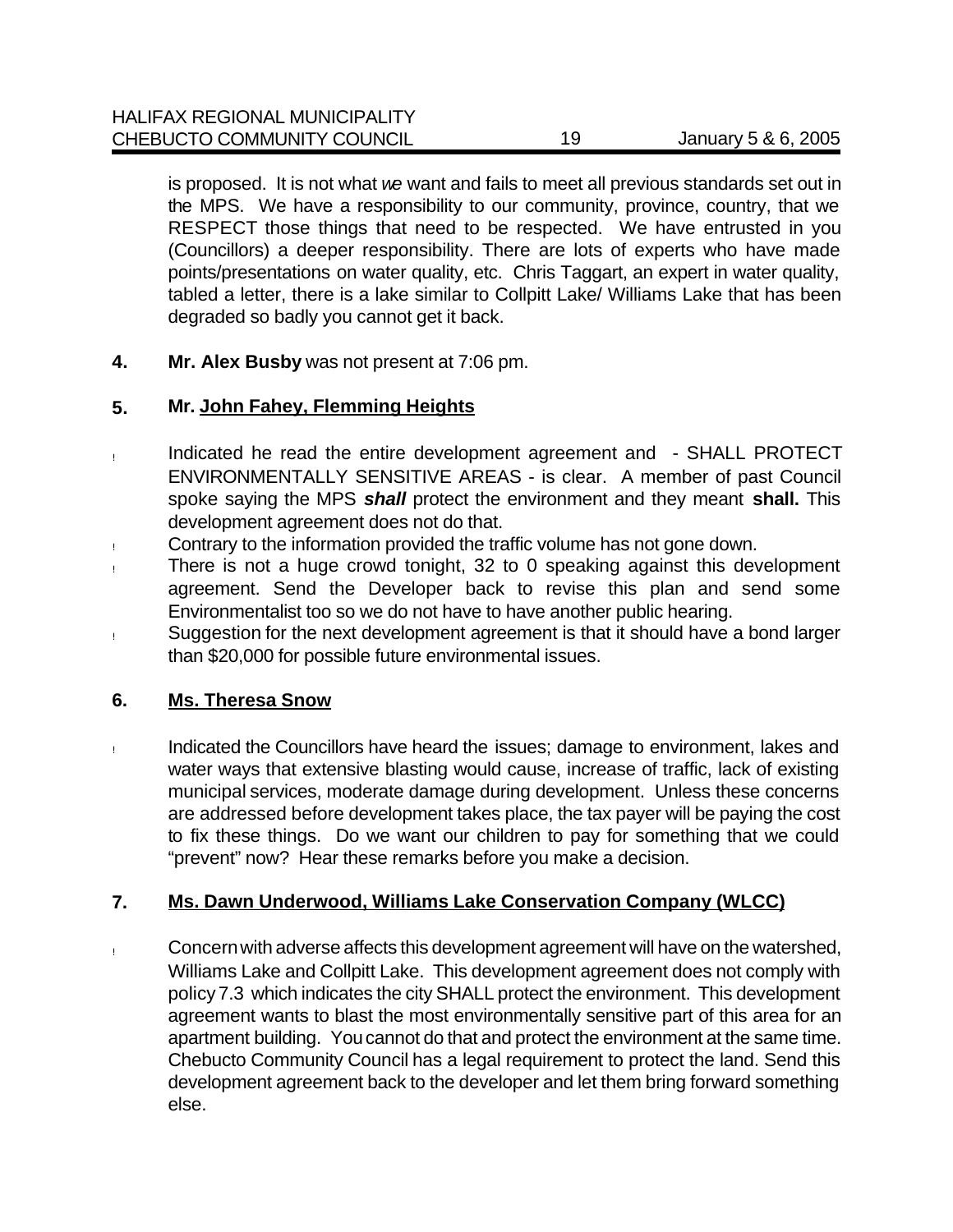| <b>HALIFAX REGIONAL MUNICIPALITY</b> |    |                     |
|--------------------------------------|----|---------------------|
| CHEBUCTO COMMUNITY COUNCIL           | 20 | January 5 & 6, 2005 |

! We are not against development, we are for *good* development. The Developer generously agreed to give a portion of the land to the city as parkland/conservation land. The developer cannot use that land so he is giving it to us - he is not protecting the area we want protected. He can take that area back and give us the area that will protect the watershed. It is designated environmentally sensitive. WLCC has attempted to meet with the developer but he has not been available.

Councillor Adams asked for Ms. Underwood's definition of an environmentally sensitive area. Ms. Underwood advised it was not her definition but that definition outlined in the development agreement and includes wetlands - 7.1 refers to it, tree cover, exposed bedrock - areas of most sensitivity, hydrology in that area is very sensitive and that bedrock is crucial to that water quality and health of Collpitt Lake. The slopes are also environmentally sensitive.

**Ms. Rebecca O'Brien** was not present for the second call at 7:18 pm.

**Mr. Alex Busby** was not present for the second call at 7:19 pm.

## **8. Mr. Robert MacPherson, Manager, Kimberley Lloyd Developments, Ltd.**

• Mr. MacPherson read from a prepared text which is on file in the Municipal Clerk's Office.

Mr. MacPherson indicated Kimberley Lloyd respects the opinions heard tonight. Kimberley Lloyd feels the development agreement is a responsible plan for a mixed use residential area. He added he was available for questions after the meeting.

Councillor Mosher called a third time for those persons on the Speaker's List who had not presented to come forward at this time. The speaker's were not in attendance and it was **MOVED BY Councillor Walker, seconded by Councillor Adams that the public hearing be closed. MOTION PUT AND PASSED UNANIMOUSLY.**

**MOVED BY Councillor Adams, seconded by Councillor Walker that a decision on Case 00066: Development Agreement, Governor's Brook, Subdivision, Mainland South, Halifax be deferred to Monday, January 10, 2005 pending updates from staff on the following concerns raised during the public hearing. The information is requested for Monday, January 10, 2005:** 

- **1. Clarification as to the rationale for the spike in the Armdale Rotary traffic data for 1995. Also, for 2001-2004. Clarification on the methodology used and data.**
- **2. What is the setback from the MacIntosh Run and any other water course under RDD.**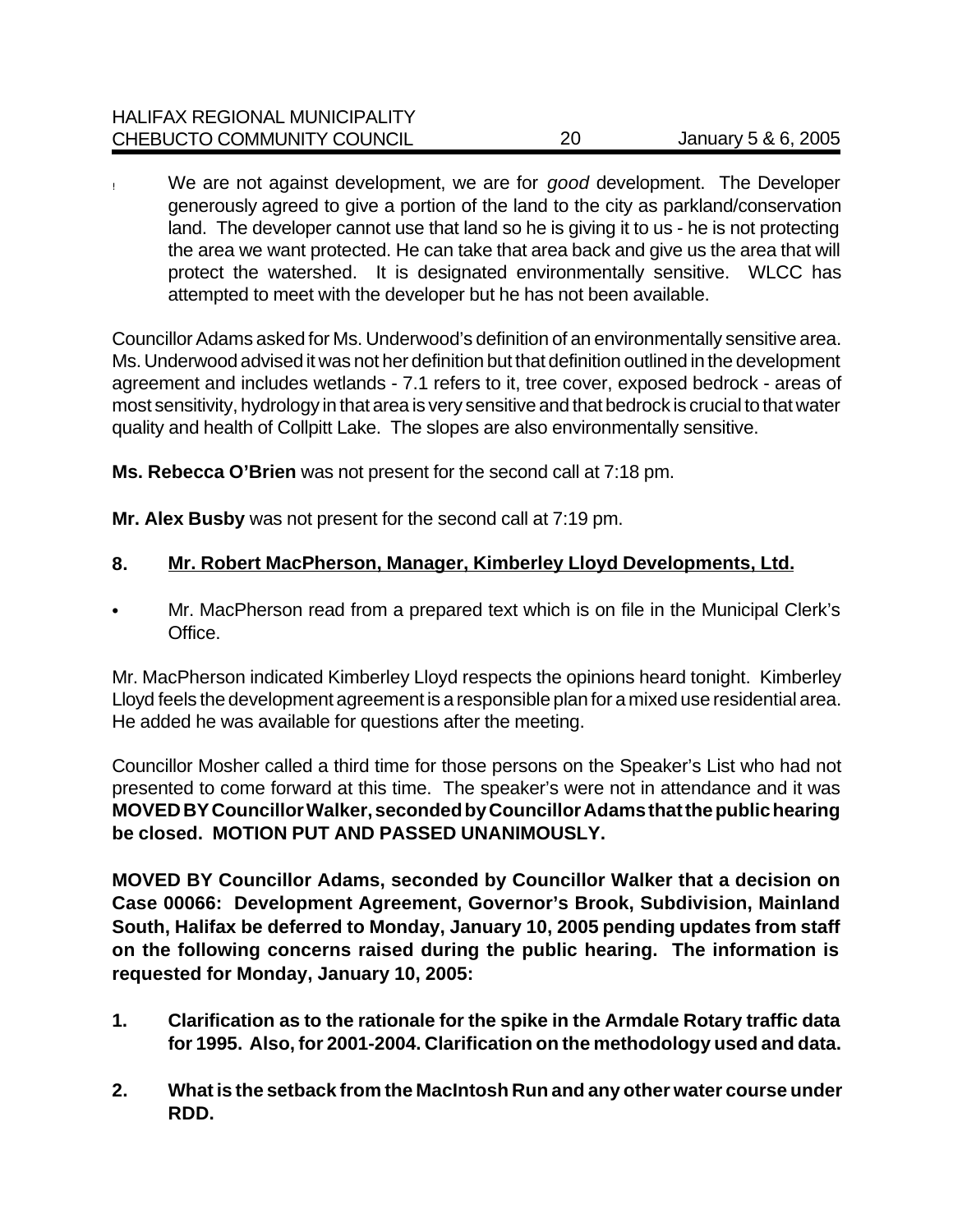- **3. Clarification on a statement made regarding 2000 new units referenced in the UARB report: Where did those units come from and what is the time frame?**
- **4. Clarification on the number of units permitted under RDD as this particular development agreement indicates 870. What would the total density be for housing units.**
- **5. What is the role of the provincial departments; Department of Environment and Labour, Department of Fisheries and Oceans as well as HRM's Environmental Engineer group.**
- **6. What is the net effect on the water course in respect to the volume of water in MacIntosh Run and Collpitt Lake.**
- **7. Clarification on the reference to native artifacts and a report that was prepared.**
- **8. Comparison of this environmentally sensitive area to other environmentally sensitive areas in HRM.**

Councillor Adams added a question/answer format for the above clarifications would be acceptable.

Councillor Walker requested the three e-mails received today be included as part of the public record. Councillor Mosher also requested the e-mails circulated yesterday be included as part of the public record.

Mr. Angus Schaffenburg responded to some of the concerns raised:

- he has spoken to Mr. Bob Ogilvie regarding the native artifacts and has a copy of the preliminary report. The report indicates that the property in question is moderate to high in possibility of containing artifacts. Subsurface testing will be required and bridge construction will be monitored to ensure artifacts are not present. If artifacts are found work will stop and the heritage division will be contacted immediately.
- The setback from MacIntosh Run (Z19 map) is part of the Land Use By-Law of Mainland South. Part of 1973 study shows 1 in 100 flood area and requires that you not build in that area. There are no setback requirements from other water courses. The Land Use By-Law for R1 and R2 do have setbacks of rear yard of 8'.
- In regards to the RDD units; residential development district allows single detached and duplex as-of-right, with no further public process. HRM does not have a subdivision plan on file so there is no plan that shows the number of units you could do as of right.

Councillor Adams requested the rule of thumb for building lots per acre that would include allowance for roadways. Mr. Schaffenburg responded probably four lots with 4-5% of that